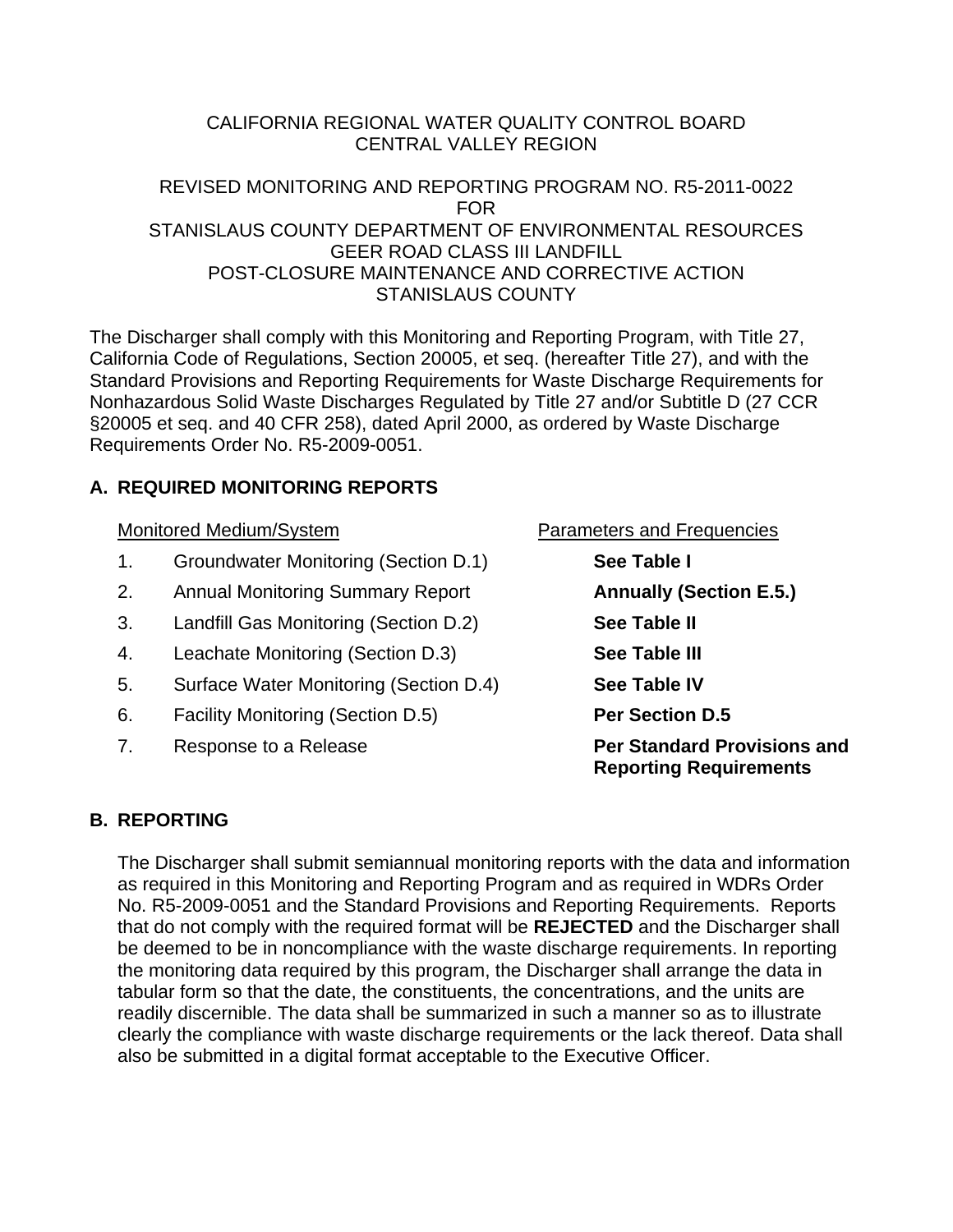Each monitoring report shall include a compliance evaluation summary as specified in Section E. Reporting Requirements below.

Field and laboratory tests shall be reported in each monitoring report. Monthly, quarterly, semiannual, and annual monitoring reports shall be submitted to the Regional Water Board in accordance with the following schedule for the calendar period in which samples were taken or observations made.

| Sampling<br>Frequency | Reporting<br>Frequency | Reporting<br>Periods End                | <b>Report Date Due</b> |
|-----------------------|------------------------|-----------------------------------------|------------------------|
| Monthly               | Semiannually           | Last Day of Month                       | 31 July<br>31 January  |
| Quarterly             | Semiannually           | 31 March<br>30 June                     | 31 July                |
| Semiannually          | Semiannually           | ר September<br>31 December J<br>30 June | 31 January<br>31 July  |
|                       |                        | 31 December                             | 31 January             |
| Annually              | Annually               | 31 December                             | 31 January             |
| Every 5 Years         | Every 5 years          | 31 December                             | 31 January             |

The Discharger shall submit an Annual Monitoring Summary Report to the Regional Water Board covering the previous monitoring year. The annual report shall contain the information specified in E. Reporting Requirements, below, and a discussion of compliance with the waste discharge requirements and the Water Quality Protection Standard.

The Discharger shall monitor all Constituents of Concern (COCs) for all Monitoring Points for each monitored medium every fifth year (5-year sampling frequency). The last COC monitoring event occurred in May 2007. Subsequent COC monitoring efforts shall be carried out every fifth year thereafter beginning in **2012,** and reporting of five-year COCs will next be due on **31 January 2013**. The report for the COC monitoring shall be submitted with, or reported in, the Annual Report for that year.

The results of all monitoring conducted at the site shall be reported to the Regional Water Board in accordance with the reporting schedule above for the calendar period in which samples were taken or observations made.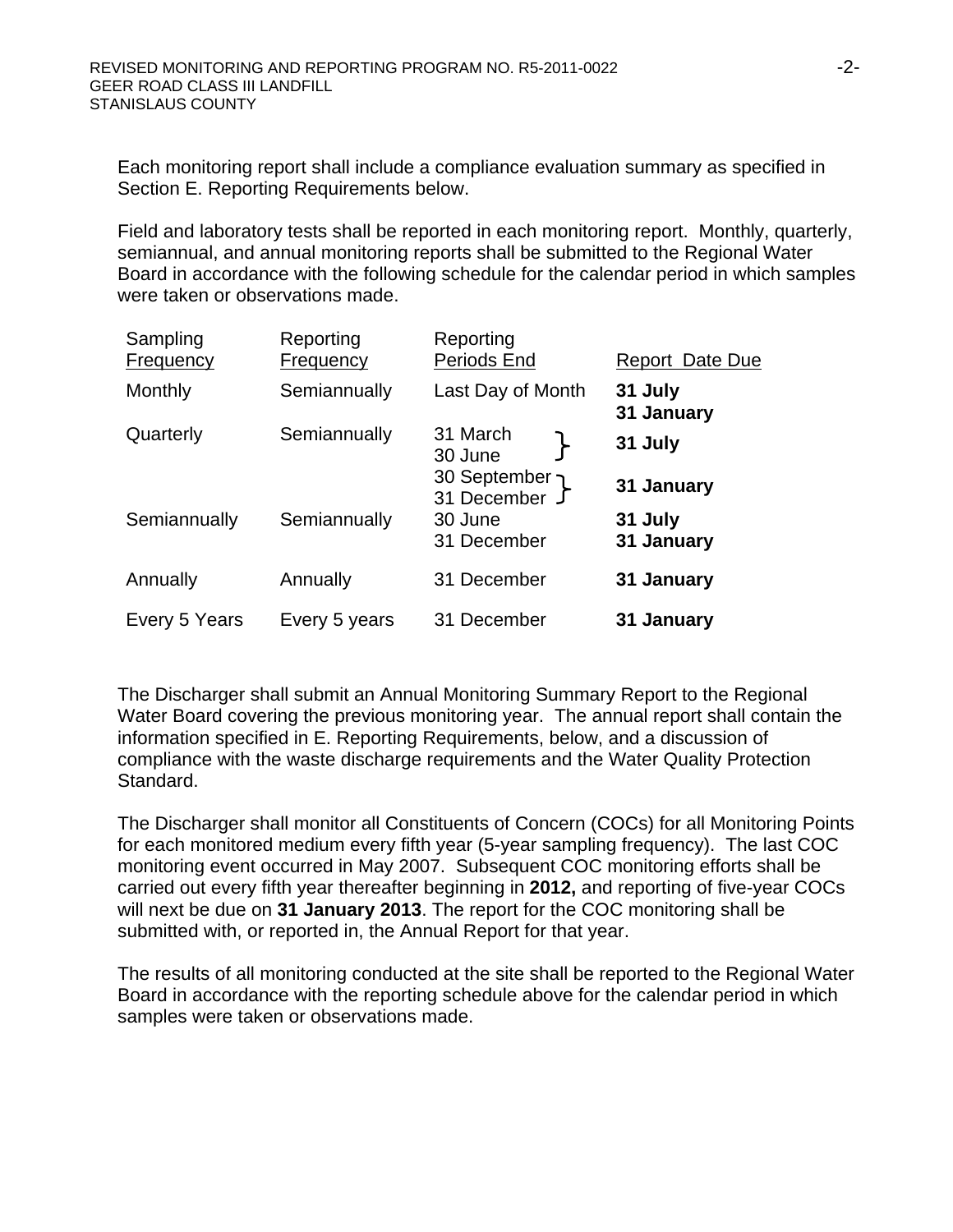# **C. WATER QUALITY PROTECTION STANDARD AND COMPLIANCE PERIOD**

#### **1. Water Quality Protection Standard Report**

For each waste management unit (Unit), the Water Quality Protection Standard shall consist of all COCs, the concentration limit for each COC, the point of compliance, and all water quality monitoring points for each monitored medium.

The Water Quality Protection Standard for naturally occurring waste constituents consists of the COCs, the concentration limits, and the point of compliance and all monitoring points.

The Discharger submitted a water quality protection standard in the "Article 5 Technical Report" dated 13 October 1992 and Proposed Concentration Limits were submitted on 31 August 1999. Concentration limits proposed are listed in Table VII. However, the proposal was based on using MW-16S as the background well and MW-16S shows evidence of degradation due to landfill gas and inorganics. As required by Cease and Desist Order (CDO) R5-2011-0021, the Discharger shall propose new concentration limits and WQPS for the constituents listed in Table VII, utilizing MW-20S as the background well for the shallow zone.

The report shall:

- a. Identify all distinct bodies of surface and groundwater that could be affected in the event of a release from a Unit or portion of a Unit. This list shall include at least the uppermost aquifer and any permanent or ephemeral zones of perched groundwater underlying the facility.
- b. Include a map showing the monitoring points and background monitoring points for the surface water monitoring program, groundwater monitoring program, and the unsaturated zone monitoring program. The map shall include the point of compliance in accordance with §20405 of Title 27.
- c. Evaluate the perennial direction(s) of groundwater movement within the uppermost groundwater zones.

The Water Quality Protection Standard shall be certified by a California-registered civil engineer or geologist as meeting the requirements of Title 27. If subsequent sampling of the background monitoring point(s) indicates significant water quality changes due to either seasonal fluctuations or other reasons unrelated to waste management activities at the site, the Discharger may request modification of the Water Quality Protection Standard.

## **2. Constituents of Concern (COCs)**

The COCs include all the waste constituents, their reaction products, and hazardous constituents that are reasonably expected to be in or derived from waste contained in the Unit. The COCs for all Units at the facility are those listed in Tables I through IV for the specified monitored medium, and Table VI. The Discharger shall monitor all COCs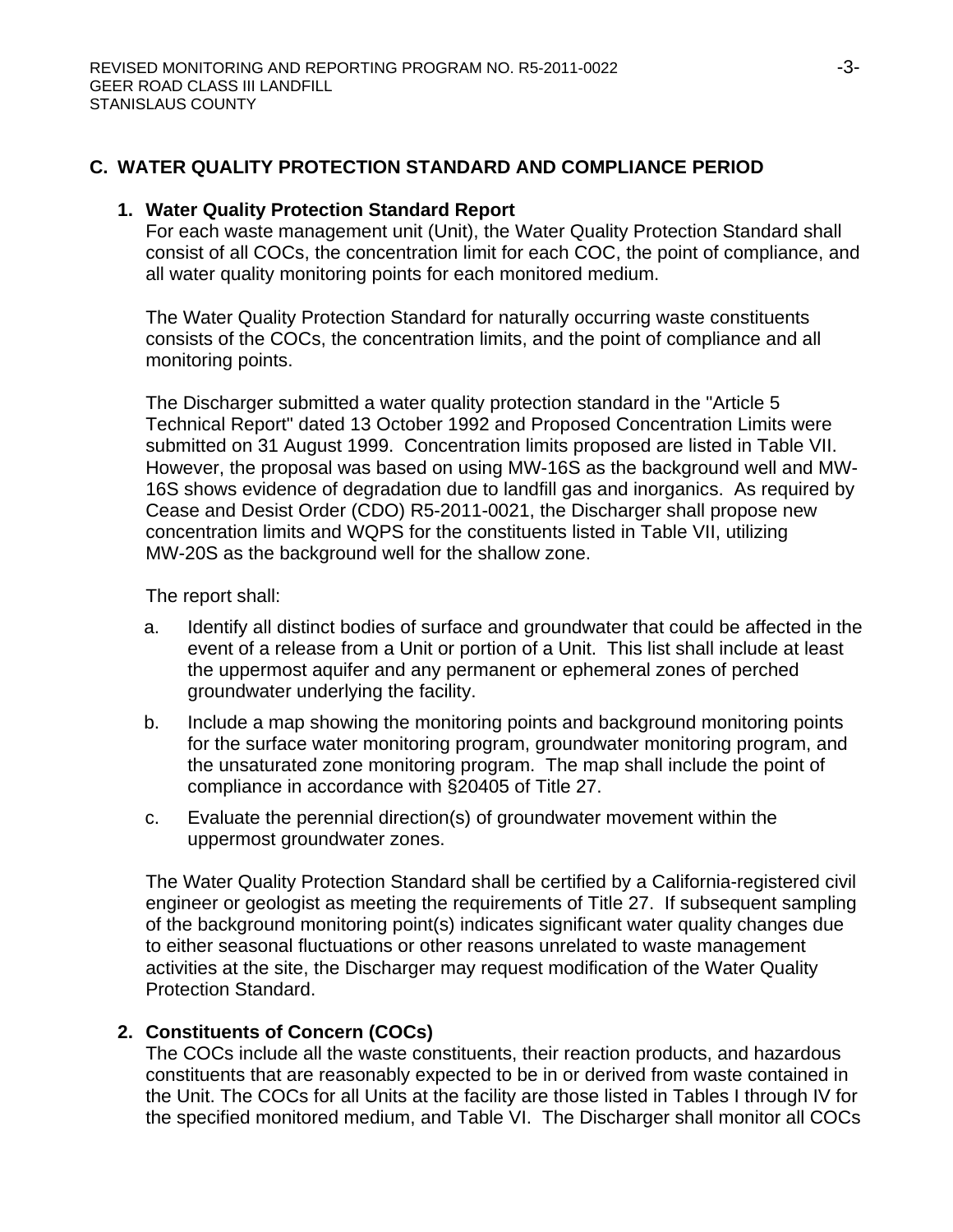every five years, or more frequently as required in accordance with a Corrective Action Program.

a. Monitoring Parameters: Monitoring parameters are COCs that are the waste constituents, reaction products, hazardous constituents, and physical parameters that provide a reliable indication of a release from a Unit. The monitoring parameters for all Units are those listed in Tables I through IV for the specified monitored medium.

# **3. Concentration Limits**

For a naturally occurring COC, the concentration limit for each COC shall be determined as follows:

- a. By calculation in accordance with a statistical method pursuant to §20415 of Title 27(e)(8); or
- b. By an alternate statistical method meeting the requirements of §20415(e)(8)(E) of Title 27.

Concentration limits for groundwater proposed by the Discharger in 1999 are listed in Table VII. Currently, background groundwater monitoring well MW 16S is impacted with sporadic low-level detections of VOCs. Therefore, the well is not currently representative of background conditions. Monitoring well MW-20S is directly north of the landfill and is outside the impacts associated with landfill gas, and is more representative of background water quality. Current concentration limits for the landfill are listed in Table VII. CDO R5-2011-0021 requires that the Discharger calculate updated concentration limits.

# **4. Point of Compliance**

The point of compliance for the water standard at each Unit is a vertical surface located at the hydraulically downgradient limit of the Unit that extends through the uppermost aquifer underlying the Unit.

# **5. Monitoring Points**

Surface Water:

- a. At the point of discharge from the sedimentation basin; and
- b. Within the Tuolumne River: at specific sampling locations identified in the Tuolumne River Surface Water Sampling and Analysis Plan (SAP). At a minimum, two sampling locations shall be established in the vicinity of MW-23. Samples shall be taken from quiet water which is not in the main body of the river (e.g., a side pool or eddy).

# Groundwater:

At groundwater monitoring wells whose classification and monitoring frequency are specified in the following table.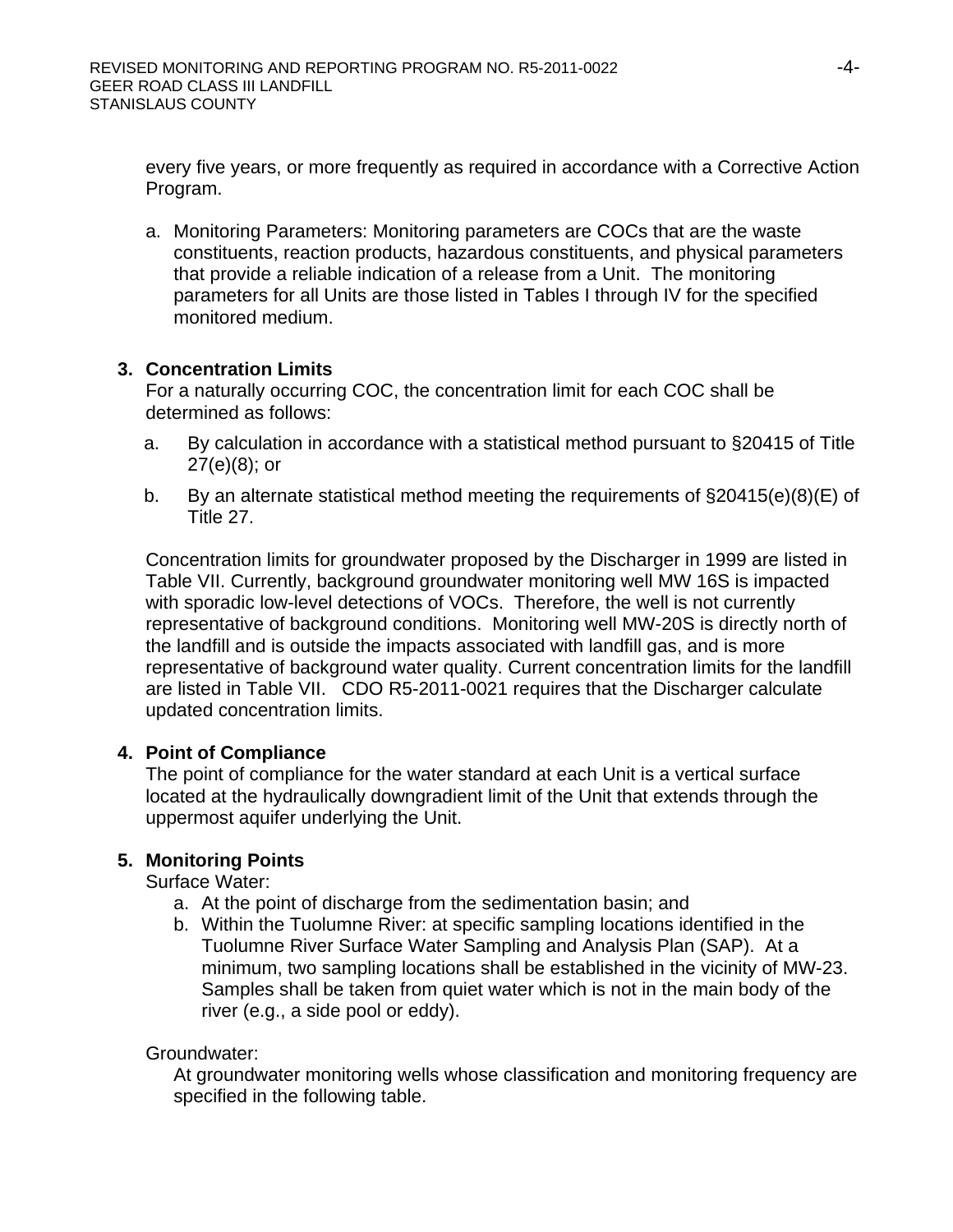#### REVISED MONITORING AND REPORTING PROGRAM NO. R5-2011-0022 - The matrix of the state of the state of the state of the state of the state of the state of the state of the state of the state of the state of the state of the s GEER ROAD CLASS III LANDFILL STANISLAUS COUNTY

| <b>Well Type</b>                                      | Group I Wells:<br>Quarterly<br><b>Sampling Frequency</b> | Group II Wells:<br>Semiannual<br><b>Sampling Frequency</b>                                                          |
|-------------------------------------------------------|----------------------------------------------------------|---------------------------------------------------------------------------------------------------------------------|
| Background                                            | N/A                                                      | <b>MW-20S</b>                                                                                                       |
| <b>Detection Monitoring</b><br>(shallow zone)         | N/A                                                      | MW-7S, MW-10S,<br>MW-12S, MW-13S,<br>MW-16S, MW-18S,<br>MW-19S, MW-21S,<br>MW-22S, MW-14S<br>(after replacement)    |
| <b>Detection Monitoring</b><br>(deep zone)            |                                                          | MW-7D, MW-18D,<br>MW-19D, MW-21D,<br><b>MW-22D</b>                                                                  |
| Point of Compliance<br>(shallow zone)                 | MW-2S, MW-3S,<br>MW-4S, MW-5S,<br><b>MW-8S, MW-9S</b>    | MW-1S, MW-11S,<br><b>MW-17S</b>                                                                                     |
| Point of Compliance<br>(deep zone)                    | MW-1D, MW-2D,<br>MW-3D, MW-4D,                           | <b>MW-17D</b>                                                                                                       |
| <b>Corrective Action Monitoring</b><br>(shallow zone) | MW-15S, MW-23S                                           | N/A                                                                                                                 |
| <b>Corrective Action Monitoring</b><br>(deep zone)    | MW-15D, MW-23D                                           | N/A                                                                                                                 |
| <b>Other Off-Site Monitoring</b>                      | N/A                                                      | If access granted by<br>landowner: Streeter<br>domestic wells (2);<br><b>Pinewood Meadows</b><br>domestic wells (2) |

Additional groundwater monitoring wells installed subsequent to adoption of this Revised MRP shall be added to Group I and sampled on a quarterly basis until adoption of revised WDRs. At that time, an assessment will be made as to whether each well will be assigned to Group I or Group II.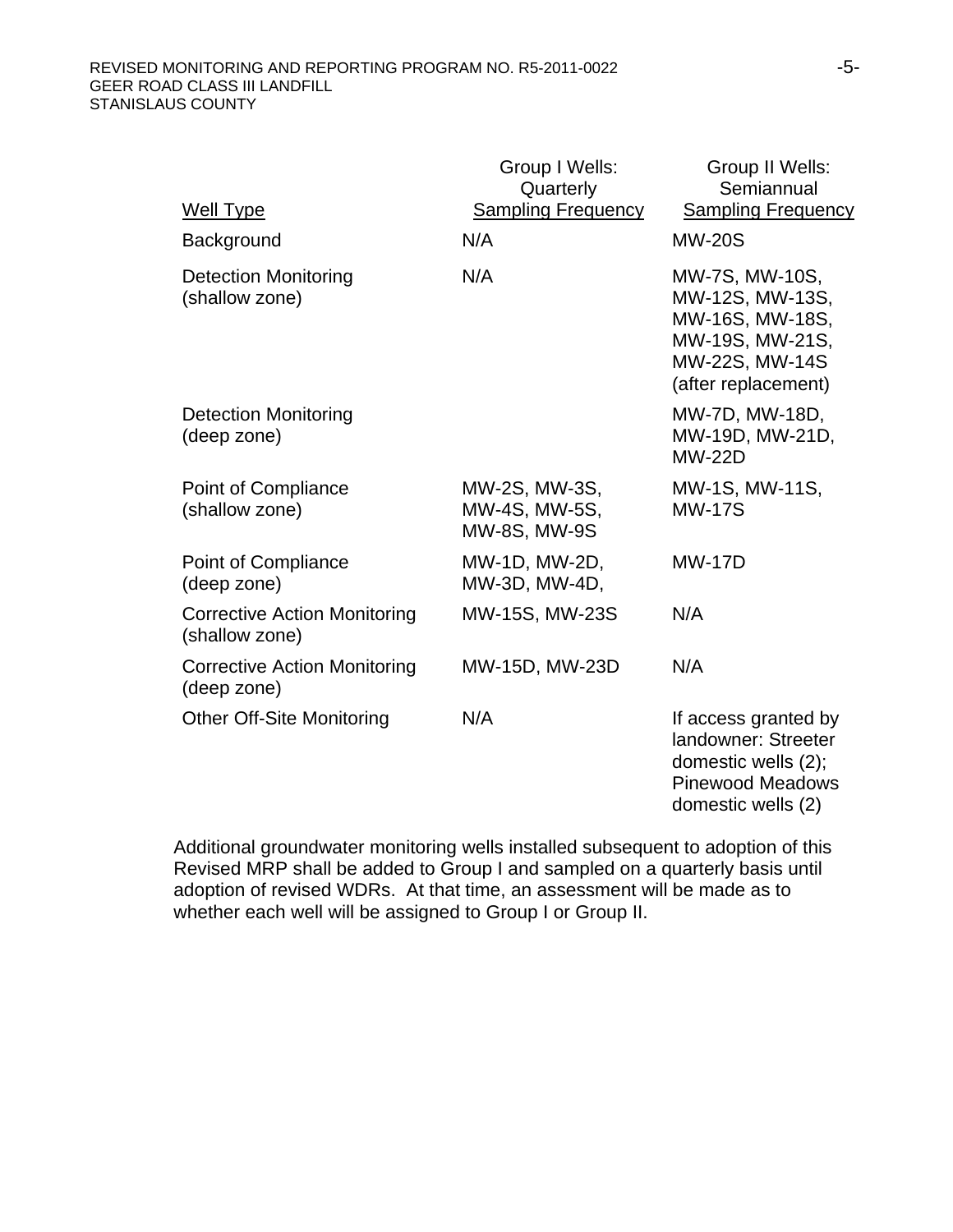## Landfill Gas:

Well Identification

At landfill gas monitoring probes and extraction wells specified in the following table. Additional landfill gas probes and wells installed subsequent to adoption of this Revised MRP shall be added to the monitoring program specified herein.

| <b>RW-01D</b> | <b>RW-01S</b> | <b>RW-02D</b> |
|---------------|---------------|---------------|
| <b>RW-02S</b> | <b>RW-03D</b> | <b>RW-03S</b> |
| <b>RW-04</b>  | <b>RW-05D</b> | <b>RW-05S</b> |
| <b>RW-06D</b> | <b>RW-06S</b> | <b>RW-07</b>  |
| <b>RW-08</b>  | <b>RW-09</b>  | <b>RW-10</b>  |
| <b>RW-11D</b> | <b>RW-11S</b> | <b>RW-12D</b> |
| <b>RW-12S</b> | <b>RW-13</b>  | <b>RW-14D</b> |
| <b>RW-14S</b> | <b>RW-15</b>  | <b>RW-16</b>  |
| <b>RW-17</b>  | <b>RW-18</b>  | <b>RW-19</b>  |
| <b>RW-20</b>  | $EW-1$        | $EW-2$        |
| $EW-3$        | $EW-4$        | $EW-5$        |
| $EW-6$        | $EW-7$        | $EW-8$        |
| $EW-9$        | EW-10         | EW-11         |
| <b>EW-12S</b> | <b>EW-12D</b> | <b>EW-13</b>  |
| <b>EW-14</b>  | <b>EW-15</b>  | <b>EW-16</b>  |
| <b>EW-17</b>  | <b>EW-18</b>  | EW-19         |
| <b>EW-20</b>  | <b>EW-21</b>  | <b>EW-22</b>  |
| EW-23         | EW-24         | <b>EW-25</b>  |
| <b>EW-26</b>  | EW-27         | <b>EW-28</b>  |
| <b>EW-29</b>  | EW-30         | <b>EW-31</b>  |
| <b>EW-32</b>  | EW-33         | EW-34         |
| <b>EW-35</b>  | <b>EW-36</b>  | <b>EW-37</b>  |
| <b>EW-38</b>  | EW-39         | <b>EW-40</b>  |
| <b>EW-41</b>  | <b>EW-42</b>  | <b>EW-43</b>  |
| <b>EW-44</b>  | <b>EW-45</b>  | <b>EW-46</b>  |
| <b>EW-47</b>  | <b>EW-48</b>  | <b>EW-49</b>  |
| <b>EW-50</b>  | <b>EW-51</b>  | EW-52         |
| EW-53         | EW-54         | <b>EW-55</b>  |
| <b>EW-56</b>  | <b>EW-57</b>  | <b>EW-58</b>  |
| <b>EW-59</b>  | <b>EW-60</b>  | EW-61         |
| <b>EW-62</b>  | EW-63         |               |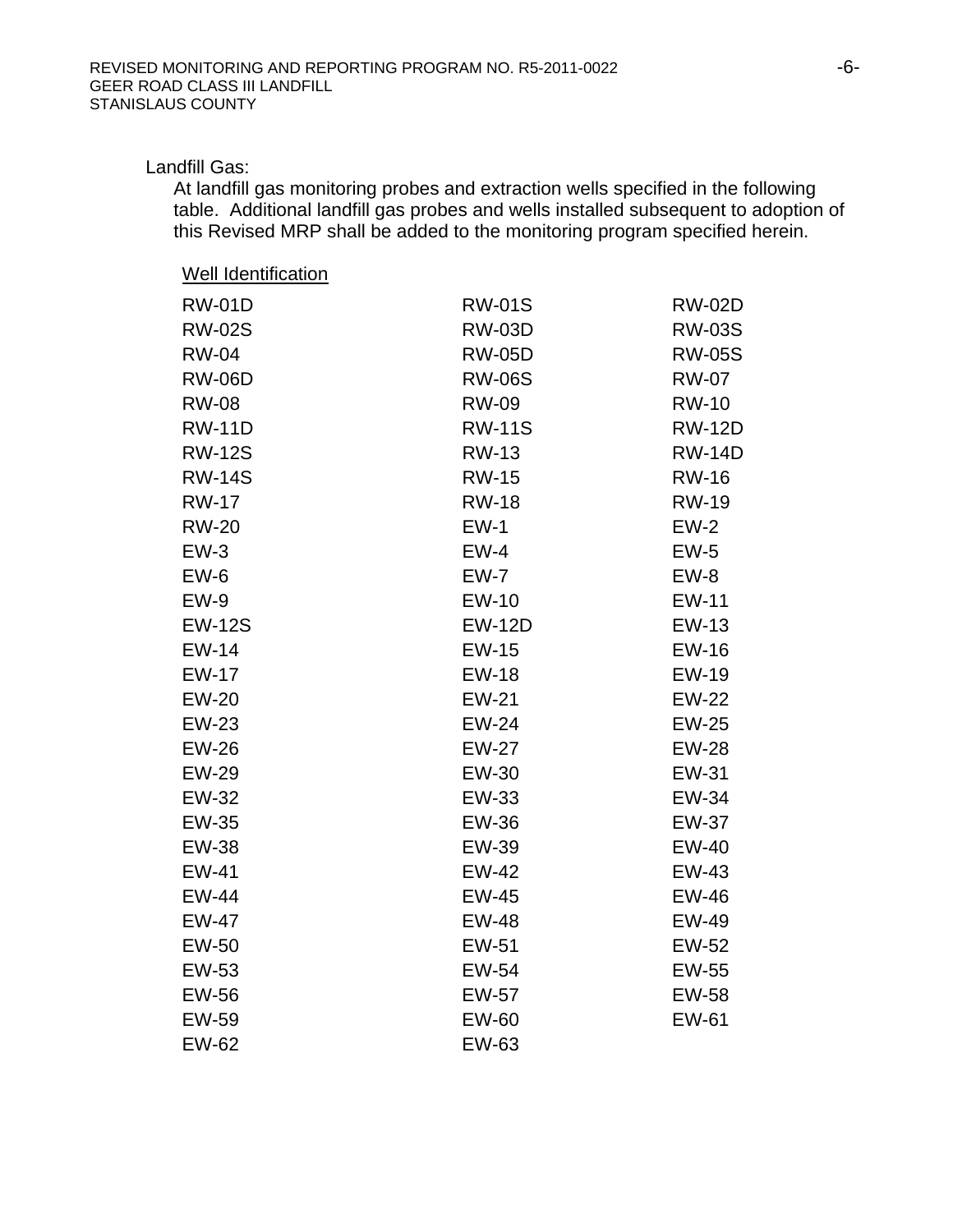## **6. Compliance Period**

The compliance period for each Unit shall be the number of years equal to the active life of the Unit plus the closure period. The compliance period is the minimum period during which the Discharger shall conduct a water quality monitoring program subsequent to a release from the Unit. The compliance period shall begin anew each time the Discharger initiates an evaluation monitoring program.

## **D. MONITORING**

The Discharger shall comply with the detection and corrective action monitoring program provisions of Title 27 for groundwater, surface water, and the unsaturated zone. All monitoring shall be conducted in accordance with a Sample Collection and Analysis Plan that is due by the date shown in section G.12.D, Provisions, of the Waste Discharge Requirements R5-2009-0051. The submitted Sample Collection and Analysis Plan must include quality assurance/quality control standards and must be submitted for review and approval, as described in the Waste Discharge Requirements R5-2009-0051.

All point of compliance monitoring wells established for the detection and corrective action monitoring programs shall constitute the monitoring points for the groundwater Water Quality Protection Standard. All detection monitoring and corrective action program groundwater monitoring wells, unsaturated zone monitoring devices, leachate, and surface water monitoring points shall be sampled and analyzed for monitoring parameters and COCs as indicated and listed in Tables I through IV.

Method detection limits and practical quantitation limits shall be reported. All peaks and trace concentrations must be reported, including those that cannot be quantified and/or specifically identified. Metals shall be analyzed in accordance with the methods listed in Table VI.

The Discharger may use alternative analytical test methods, including new USEPA approved methods, provided the methods have method detection limits equal to or lower than the analytical methods specified in this Monitoring and Reporting Program.

## **1. Groundwater Monitoring**

The Discharger shall operate and maintain a groundwater monitoring system that complies with the applicable provisions of §20405, §20415, §20420, §20425 and §20430 of Title 27 in accordance with approved Detection, Evaluation and Corrective Action Monitoring Programs, where appropriate. The monitoring system shall be certified by a California-licensed professional civil engineer or geologist as meeting the requirements of Title 27. The Discharger shall collect, preserve, and transport groundwater samples in accordance with the approved Sample Collection and Analysis Plan.

The Discharger shall assess the groundwater flow rate and direction in the uppermost aquifer and in any zones of perched water and in any additional zone of saturation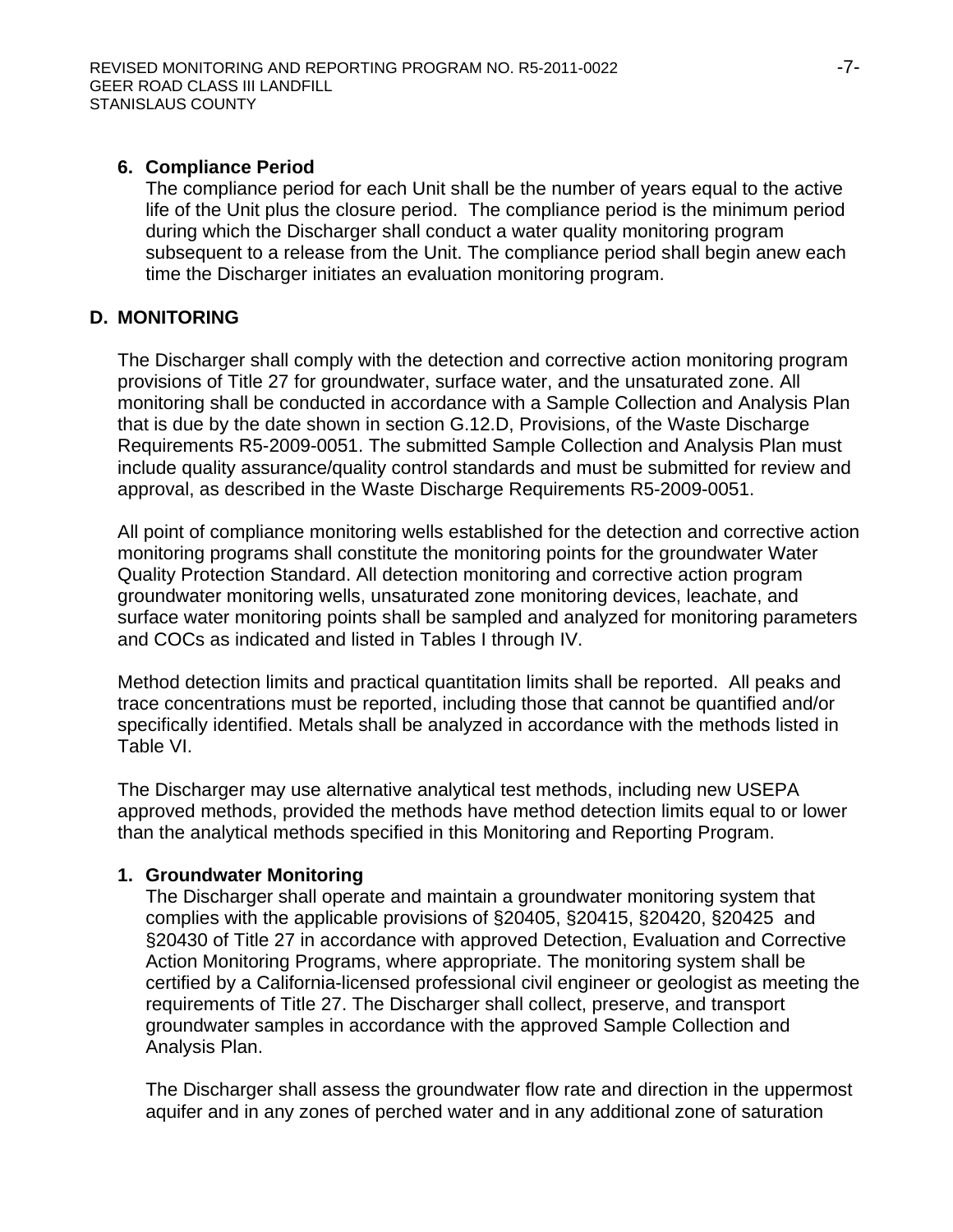monitored pursuant to this Monitoring and Reporting Program, and report the results semiannually, including the times of highest and lowest elevations of the water levels in the wells.

Hydrographs of each well shall be submitted showing the elevation of groundwater with respect to the elevations of the top and bottom of the screened interval and the elevation of the pump intake. Hydrographs of each well shall be prepared semiannually and submitted annually.

Groundwater samples shall be collected from the point-of-compliance wells, background wells, and any additional wells added as part of the approved groundwater monitoring system. Samples from all monitoring wells listed in Section C.5 shall be collected and analyzed for the monitoring parameters in accordance with the methods and frequency specified in Table I.

The monitoring parameters shall also be evaluated each reporting period with regards to the cation/anion balance, and the results shall be graphically presented using a Stiff diagram, a Piper graph, or a Schueller plot. Samples for the COCs specified in Table I shall be collected and analyzed in accordance with the methods listed in Table VI every five years.

## **2. Landfill Gas Monitoring Program**

The Discharger shall operate and maintain a landfill gas monitoring system that complies with the applicable provisions of §20415, §20420 and §20430 of Title 27 in accordance with approved Detection and Corrective Action Monitoring Programs, where appropriate. The monitoring system shall be certified by a California-licensed professional civil engineer or geologist as meeting the requirements of Title 27.

Samples shall be collected from the monitoring points listed in Section C.5 and analyzed for the monitoring parameters in accordance with the methods and frequency specified in Table II. The Discharger shall collect, preserve, and transport landfill gas samples in accordance with the approved Sample Collection and Analysis Plan.

In the event of a shutdown of the landfill gas extraction system, the Discharger shall notify Board staff via e-mail, fax, or telephone within 24 hours of knowledge and shall provide weekly status updates. This requirement excludes shutdown events where the landfill gas system restarts itself or whether the system is restarted manually within 24 hours. All shutdowns, regardless of the type of restart, shall be summarized in the semiannual reports.

Landfill gas monitoring reports shall be included with the semiannual reports and shall include an evaluation of potential impacts of landfill gas on the unsaturated zone beneath and adjacent to the landfill and compliance with the Water Quality Protection Standard.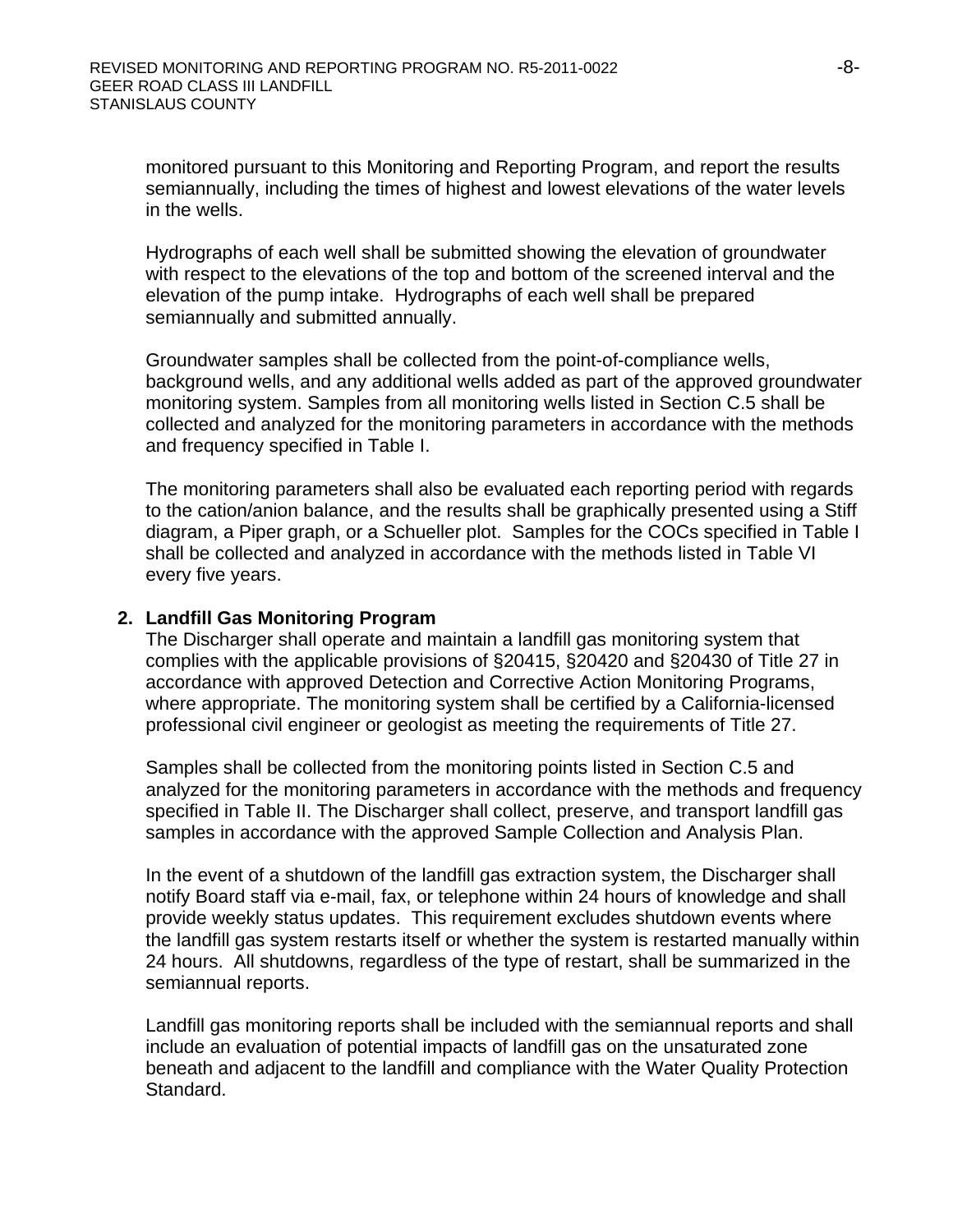## **3. Leachate Monitoring Well/Leachate Seep Monitoring**

Leachate which seeps to the surface from the Unit shall be sampled and analyzed for the Monitoring Parameters and COCs listed in Table III when recoverable liquid is present. The quantity of leachate shall be estimated and reported as Leachate Flow Rate (in gallons/day). Also, refer to Reporting Requirements Section E.4, which lists the reporting requirements for seepage from the landfill.

The two existing leachate monitoring wells shall also be sampled and analyzed for the Monitoring Parameters and COCs listed in Table III when recoverable liquid is present. The depth of leachate shall be measured and reported.

## **4. Surface Water Monitoring (Tuolumne River and Sedimentation Basin)**

The Discharger shall install and operate a surface water detection monitoring system, where appropriate, that complies with the applicable provisions of §20415 and §20420 of Title 27 in accordance with an approved Detection Monitoring Program.

For all monitoring points and background monitoring points assigned to surface water detection monitoring, samples shall be collected and analyzed for the monitoring parameters in accordance with the methods and frequency specified in Table IV. The Tuolumne River surface water monitoring program shall begin in July 2011.

Only the surface water monitoring samples collected from the sediment basin discharge shall be analyzed for the COCs specified in Table IV every five years.

All monitoring parameters shall be graphed to show historical trends at each sample location.

# **5. Facility Monitoring**

- a. Facility Inspections: Annually, prior to the anticipated rainy season, but no later than **30 September**, the Discharger shall conduct an inspection of the facility. The inspection shall assess damage to the drainage control system, groundwater monitoring equipment (including wells, etc.), and shall include the Standard Observations contained in Section E.3.f. Any necessary construction, maintenance, or repairs shall be completed by **31 October**. By **15 November** of each year, the Discharger shall submit an annual report describing the results of the inspection and the repair measures implemented, including photographs of the problem and repairs.
- b. Storm Events: The Discharger shall inspect all precipitation, diversion, and drainage facilities for damage **within 7 days** following major storm events. Necessary repairs shall be completed **within 30 days** of the inspection. The Discharger shall report any damage and subsequent repairs within 45 days of completion of the repairs, including photographs of the problem and repairs.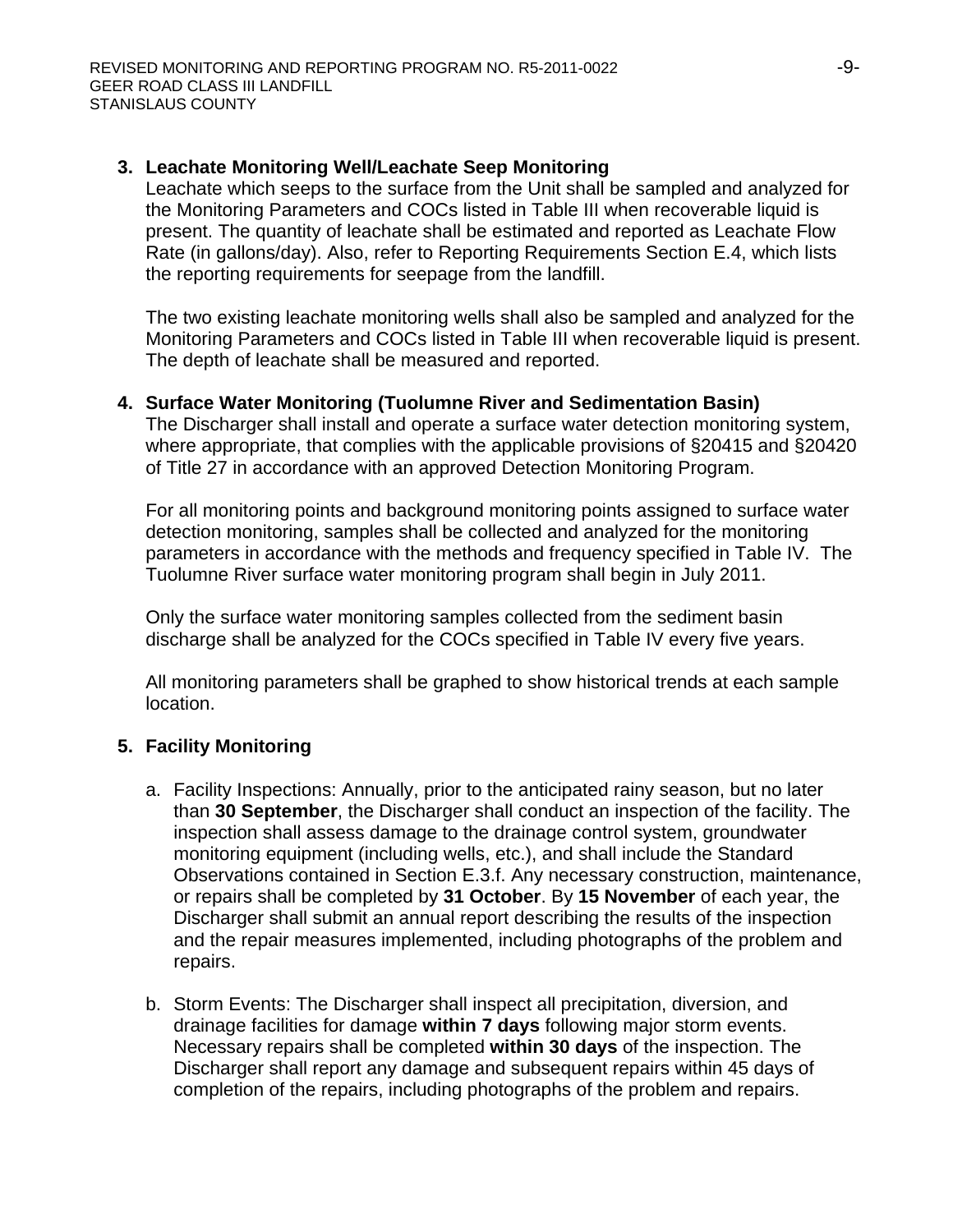c. Standard Observations: The Discharger shall conduct Standard Observations for the waste management unit, for the perimeter of the landfill module, and for the receiving waters. The standard observations shall include those elements identified in Section E.3.f and shall be performed at the required frequencies.

## **6. Corrective Action Monitoring**

A release from the landfill has resulted in groundwater and unsaturated zone degradation. The Discharger has implemented a corrective action program that includes a groundwater extraction, treatment, and injection system (GWETS) and a landfill gas extraction (LFG) and treatment system. The corrective action monitoring program shall be implemented to demonstrate the effectiveness of the corrective action. A discussion of the effectiveness of the corrective action shall be included in the annual reports. Corrective action monitoring shall include the groundwater monitoring required above; monitoring of the influent, midpoint, and effluent of the GWETS system; the LFG probe monitoring required above; and LFG treatment system monitoring of the influent to the LFG plant required above.

The Discharger shall collect and analyze all data necessary to assess the success of corrective actions. This assessment shall include an evaluation of the spatial distribution and concentration of each COC throughout the zone affected by the release. In conjunction with the assessment the Discharger shall monitor groundwater, surface water, and the unsaturated zone to evaluate changes in water quality resulting from the corrective action. Based on the data collected the corrective action may be revised, or discontinued.

Groundwater monitoring shall be accomplished with the same parameters and schedule as specified in Table I, as described above. The Discharger shall determine at each sampling whether there is a statistically significant increase over water quality protection standards for each parameter and constituent analyzed, or a statistically significant change from the last sample round.

a. **Groundwater Extraction and Treatment System Monitoring**: The efficiency of the GWETS shall be monitored. The GWETS plant includes prefilters to remove minerals and two granulated activated carbon (GAC) units in series to remove organics. The Discharger shall record the cumulative flow going into the system on a weekly basis. The three established sampling ports shall be monitored for concentrations of VOCs in water. Sampling port SP-13 is the influent monitoring point to the GWETS plant. Sampling port SP-14 is the midpoint between the two GAC vessels. Sampling port SP-15 is the effluent monitoring point and is located at the discharge point of the secondary GAC vessel. Sample analyses and frequency of monitoring are as follows:

| Sample Location  | <b>Analytical Methods</b> | <b>Frequency of Sampling</b> |
|------------------|---------------------------|------------------------------|
| SP-13, Influent  | USEPA 8260B and TDS       | Every 40 days                |
| SP-14, Mid-point | USEPA 8260B               | Every 40 days                |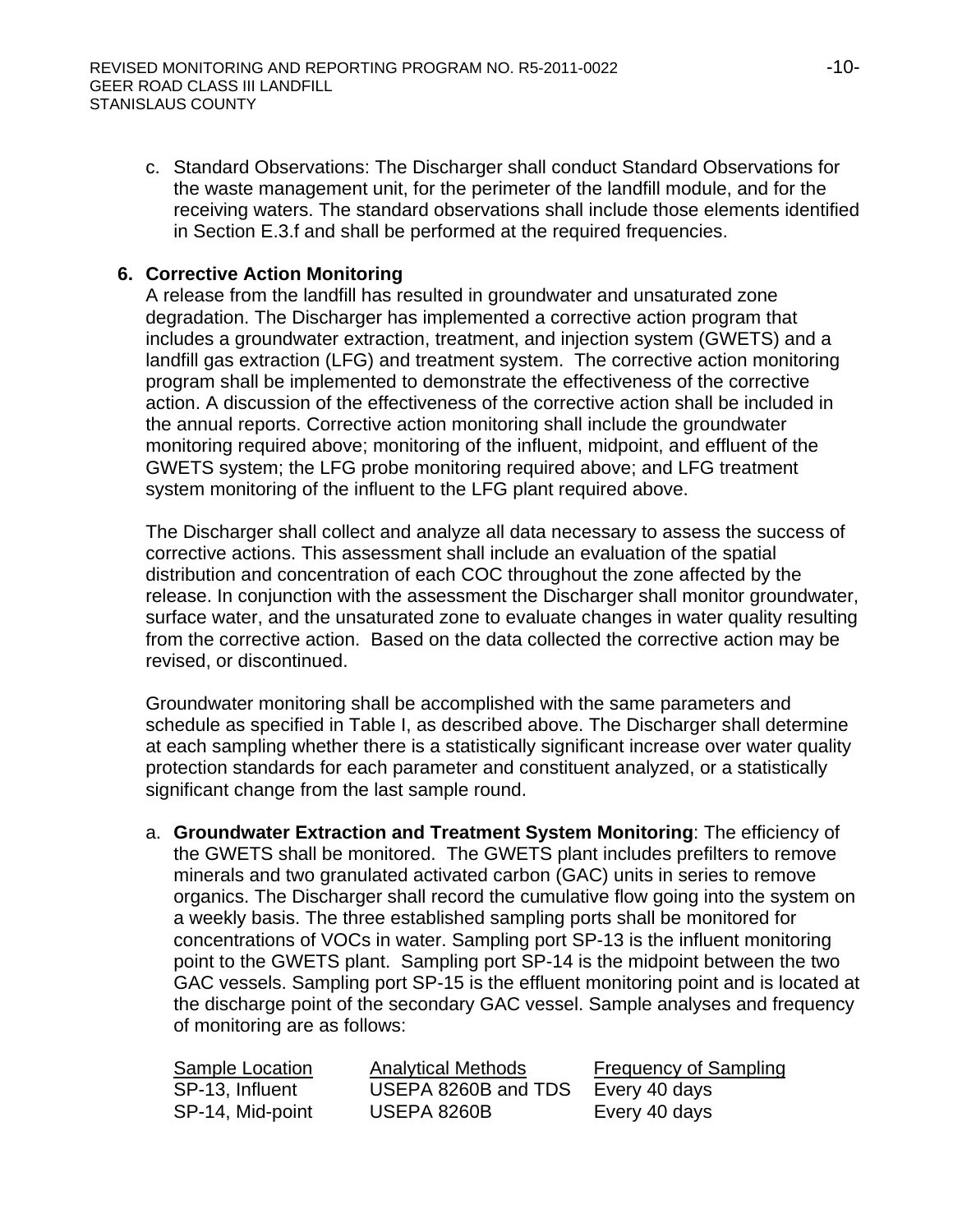SP-15, Effluent USEPA 8260B and TDS Every 40 days

When breakthrough of VOCs is noted at monitoring point SP-14 (the midpoint between GAC vessels) or at SP-15 (the effluent monitoring point), then the Discharger shall take immediate steps to complete the carbon vessel change-out.

The analytical results, mass of VOCs removed for the reporting period, cumulative mass of VOCs removed, volume of water treated for the reporting period, and the cumulative flow recorded in gallons shall be reported with the semi-annual/annual reports. However, whenever breakthrough occurs the Discharger shall notify the Regional Water Board within 72 hours of the discovery.

# **E. REPORTING REQUIREMENTS**

- 1. The Discharger shall retain records of all monitoring information, including all calibration and maintenance records, all original strip chart recordings of continuous monitoring instrumentation, copies of all reports required by this Order, and records of all data used to complete the application for this Order. Records shall be maintained throughout the life of the facility including the post-closure period.
	- a. Such legible records shall show the following for each sample:
	- b. Sample identification and the monitoring point or background monitoring point from which it was taken, along with the identity of the individual who obtained the sample;
	- c. Date, time, and manner of sampling;
	- d. Date and time that analyses were started and completed, and the name of the personnel and laboratory performing each analysis;
	- e. Complete procedure used, including method of preserving the sample, and the identity and volumes of reagents used;
	- f. Calculation of results; and
	- g. Results of analyses, and the MDL and PQL for each analysis.
- 2. A transmittal letter explaining the essential points shall accompany each report. At a minimum, the transmittal letter shall identify any violations found since the last report was submitted and shall identify if the violations were corrected or not. If no violations have occurred since the last submittal, then this information must be stated in the transmittal letter. The transmittal letter must provide a discussion of any violations found since the last report was submitted, must provide a description of the actions taken or planned for correcting those violations, must include any references to previously submitted time schedules, and must state if a schedule is contained in the accompanying report or not. The transmittal letter must also include the Discharger's signed certification statement.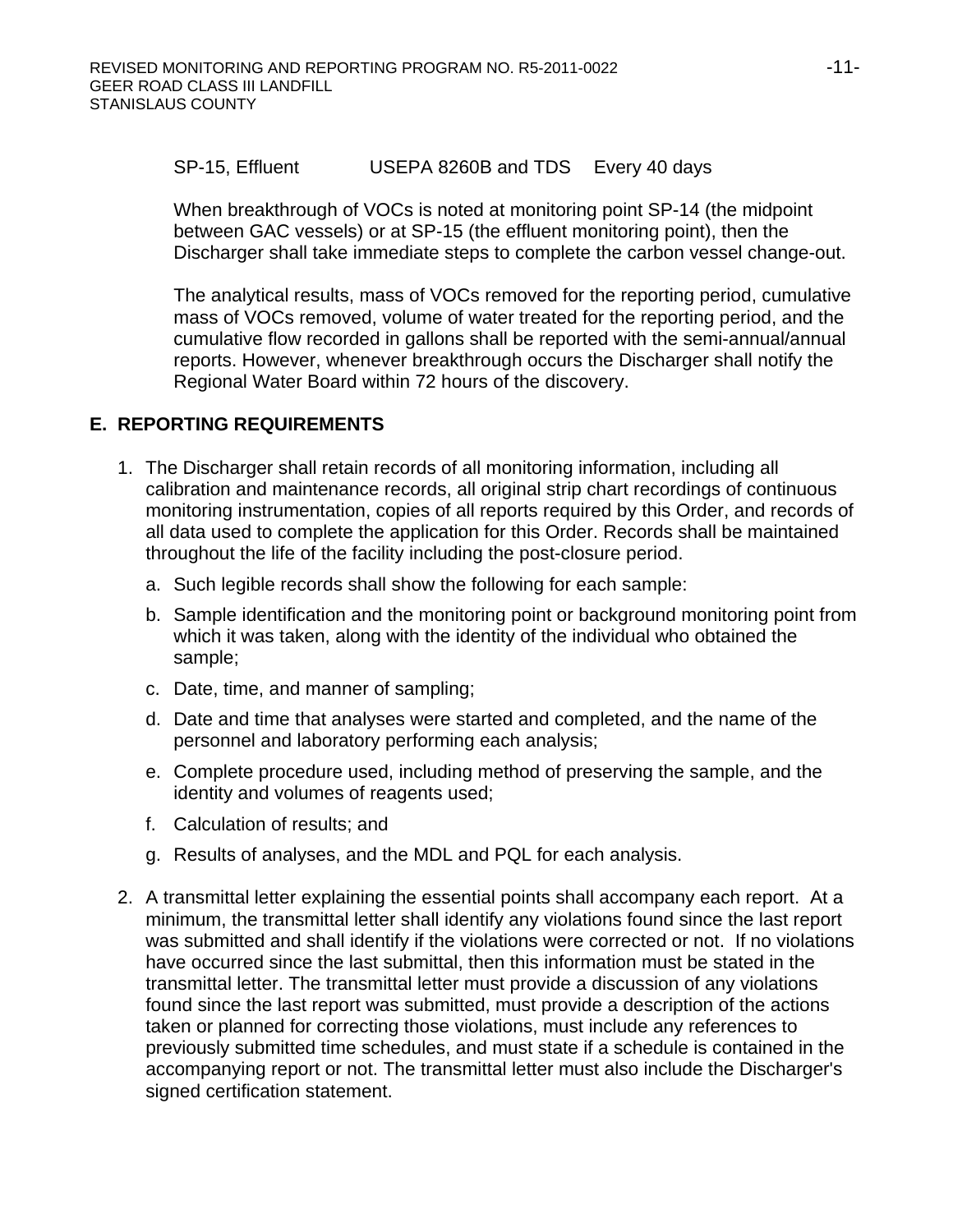- 3. Each monitoring report shall include a compliance evaluation summary. The summary shall contain at least:
	- a. For each monitoring point and background monitoring point addressed by the report, a description of:
		- 1) The time of water level measurement;
		- 2) The type of pump or other device used for purging and the elevation of the pump intake relative to the elevation of the screened interval;
		- 3) The method of purging (the pumping rate; the equipment and methods used to monitor field pH, temperature, and conductivity during purging; the calibration of the field equipment; results of the pH, temperature, conductivity, and turbidity testing; and the method of disposing of the purge water) to remove all portions of the water that was in the well bore while the sample was being taken;
		- 4) The type of pump or other device used for sampling, if different than the pump or device used for purging; and
		- 5) A statement that the sampling procedure was conducted in accordance with the approved Sampling and Analysis Plan.
	- b. A map or aerial photograph showing the locations of observation stations, monitoring points, and background monitoring points.
	- c. For each groundwater body, a description and graphical presentation of the gradient and direction of groundwater flow under/around the Unit, and the groundwater flow rate, based upon water level elevations taken prior to the collection of the water quality data submitted in the report.
	- d. Laboratory statements of results of all analyses evaluating compliance with requirements.
	- e. An evaluation of the effectiveness of the leachate monitoring and control facilities, and of the run-off/run-on control facilities.
	- f. A summary and certification of completion of all Standard Observations for the Unit(s), for the perimeter of the Unit, and for the receiving waters. Standard observations shall be conducted **monthly** during the wet season (1 October to 30 April) and **quarterly** during the dry season (1 May to 30 September). Standard The Standard Observations shall include:
		- 1) For the Unit:
			- a) Evidence of ponded water at any point on the facility (show affected area on map);
			- b) Evidence of odors presence or absence, characterization, source, and distance of travel from source; and
			- c) Evidence of erosion and/or of day-lighted refuse.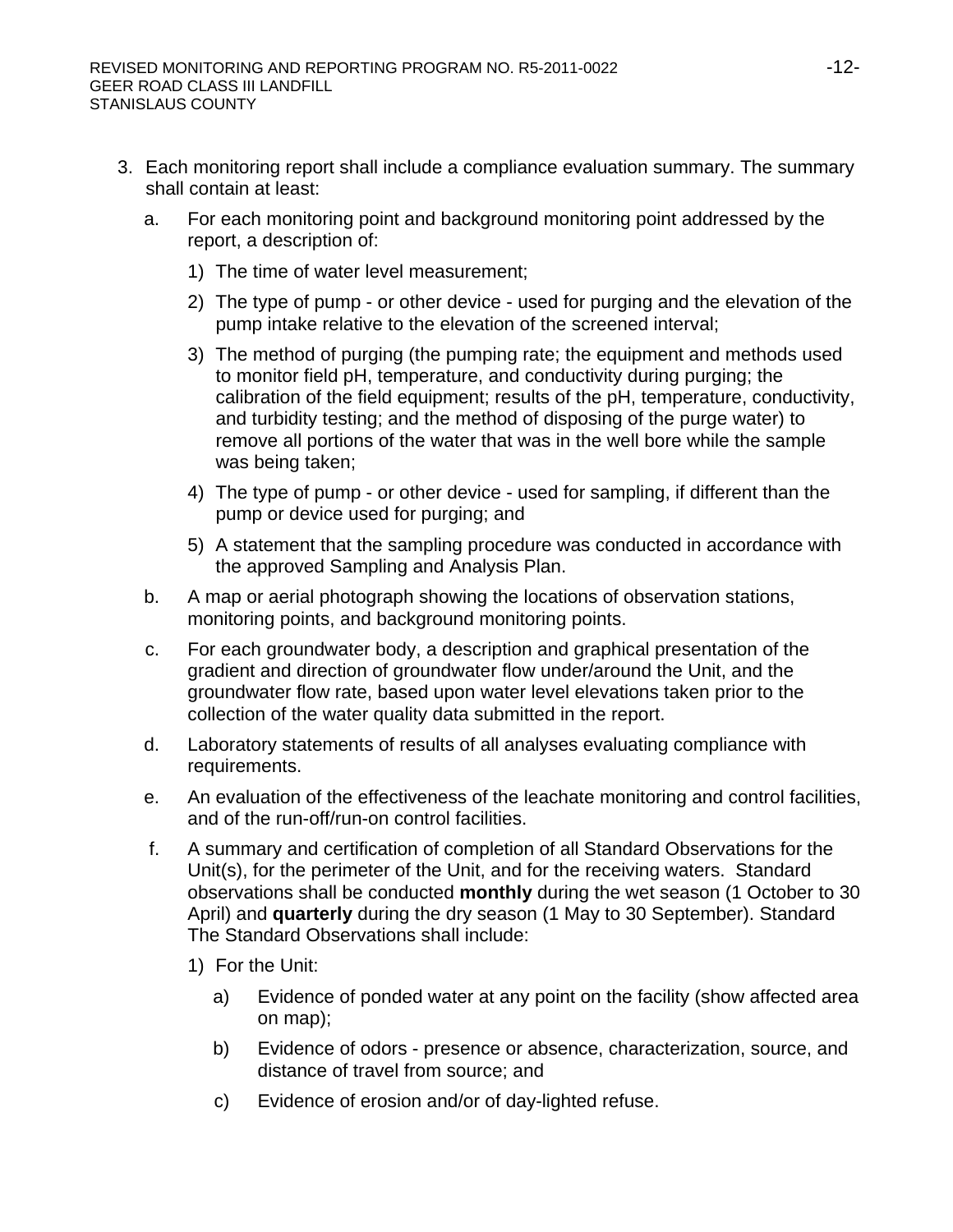- d) Existence of desiccation cracks on the side slopes
- 2) Along the perimeter of the Unit:
	- a) Evidence of liquid leaving or entering the Unit, estimated size of affected area, and flow rate (show affected area on map);
	- b) Evidence of odors presence or absence, characterization, source, and distance of travel from source; and
	- c) Evidence of erosion and/or of day-lighted refuse.
- 3) For receiving waters:
	- a) Floating and suspended materials of waste origin presence or absence, source, and size of affected area;
	- b) Discoloration and turbidity description of color, source, and size of affected area;
	- c) Evidence of odors presence or absence, characterization, source, and distance of travel from source;
	- d) Evidence of water uses presence of water-associated wildlife;
	- e) Flow rate; and
	- f) Weather conditions wind direction and estimated velocity, total precipitation during recent days and on the day of observation.
- g. A landfill gas monitoring report that presents the following:
	- 1) A discussion of the landfill gas monitoring results;
	- 2) An evaluation of the distribution and concentration of landfill gases in the landfill waste mass and the underlying vadose zone;
	- 3) An evaluation of the effectiveness of the landfill gas extraction system; and
	- 4) For the landfill gas extraction system: a listing of the dates of shutdown, length of time shutdown, how the system was re-started, the cause of the shutdown, and steps that have been taken to prevent such a shutdown in the future.

The report shall include tabulated data for all field and monitoring parameters and, for the wells monitored for VOCs, time vs. concentration graphs showing the concentration of total VOCs in each well, as well as a separate graph for each non-methane organic compound (i.e., benzene, toluene, 1,1 dichloroethane, tetrachloroethylene, trichloroethylene, vinyl chloride, Cis 1,2 dichloroethene) detected in the landfill gas well.

h. A discussion about the effectiveness of the Corrective Action Program including comparison of the current data with historical data, trends, and the status of the GWETS, including sampling data, flow rates, and effectiveness.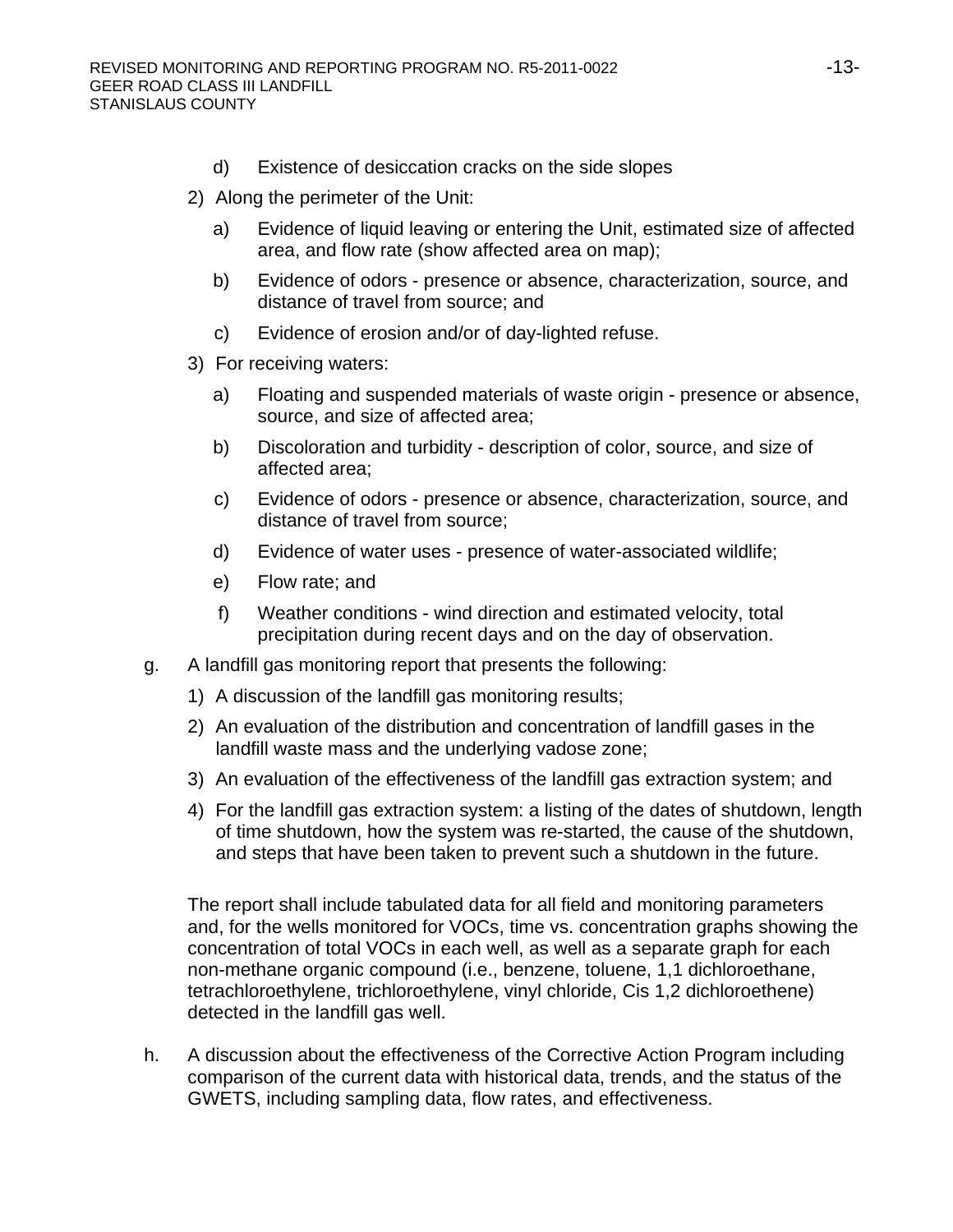- 4. The Discharger shall report by telephone any seepage from the disposal area immediately after it is discovered. A written report shall be filed with the Regional Water Board within seven days, containing at least the following information:
	- a. A map showing the location(s) of seepage;
	- b. An estimate of the flow rate;
	- c. A description of the nature of the discharge (e.g., all pertinent observations and analyses);
	- d. Verification that samples have been submitted for analyses of the Monitoring Parameters and COCs listed in Table III of this MRP, and an estimated date that the results will be submitted to the Regional Water Board; and
	- e. Corrective measures underway or proposed, and corresponding time schedule.
- 5. The Discharger shall submit an Annual Monitoring Summary Report to the Regional Water Board covering the reporting period of the previous monitoring year. This report shall contain:
	- a. All monitoring parameters and COCs shall be graphed to show historical trends at each monitoring point and background monitoring point, for all samples taken within at least the previous ten calendar years. Each such graph shall plot the concentration of one or more constituents for the period of record for a given monitoring point or background monitoring point, at a scale appropriate to show trends or variations in water quality. The graphs shall plot each datum, rather than plotting mean values. For any given constituent or parameter, the scale for background plots shall be the same as that used to plot downgradient data. Graphical analysis of monitoring data may be used to provide significant evidence of a release.
	- b. All historical monitoring data, including data for the previous year, shall be submitted in tabular format and in a digital MS Excel file (.xls) in a format acceptable to the Regional Water Board. Data for all field, monitoring, and constituents of concern must be included. Detected and non-detected constituents must be included along with the sample date, well number, analytical method, constituent, MDL, PQL, and qualifiers. The Regional Water Board regards the submittal of data in hard copy and in digital format as "...the form necessary for..." statistical analysis [Title 27 CCR Section 20420(h)], that facilitates periodic review by the Regional Water Board.
	- c. A comprehensive discussion of the compliance record, and the result of any corrective actions taken or planned which may be needed to bring the Discharger into full compliance with the waste discharge requirements.
	- d. A written summary of the monitoring results, indicating any changes made or observed since the previous annual report.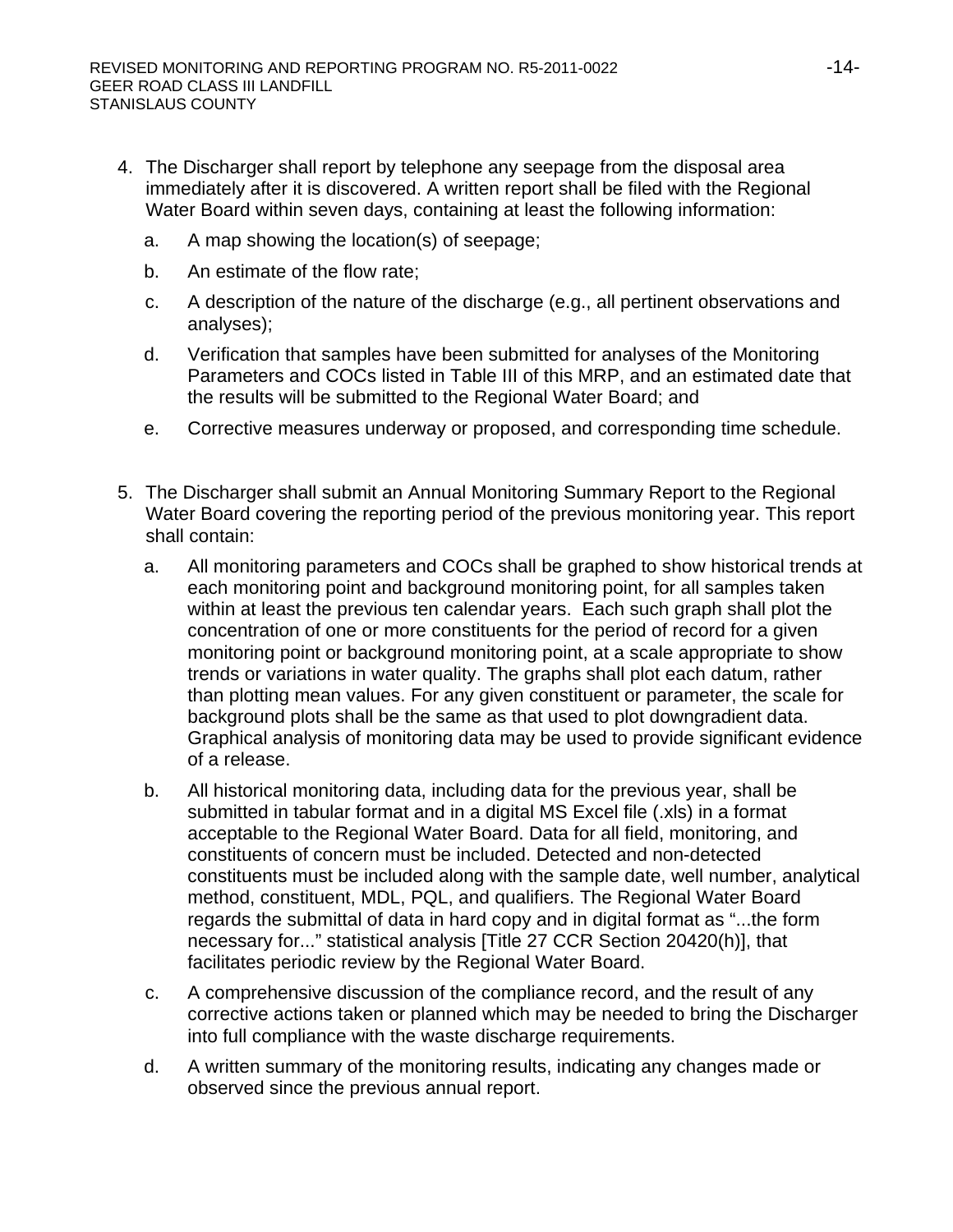- e. A comprehensive evaluation of the effectiveness of the Corrective Action Program, including graphs showing trends for all historical and current data for each detected constituent in all wells listed as corrective action wells in this MRP must be provided. The evaluation shall include the status of landfill gas controls, and landfill gas monitoring data for the probes and gas extraction wells.
	- 1) For the GWETS, all data, flow rates, annual volumetric flow, and cumulative volumetric flow shall be reported and tabulated. The annual GWETS plant run time, down time, and duration of downtime shall be reported in hours of operation, hours not in operation, and percent of total time in full operation. At a minimum, the plant shall operate 95% of the time over the course of a calendar year. The cumulative pounds of VOCs removed for the year and over the life of the project by the GWETS shall be reported.
	- 2) In reporting the progress of the corrective action, the annual monitoring report must provide the total volumetric flow into the landfill gas treatment (LFG) system, the mass of halogenated VOCs destroyed for the year, and a trend analysis of halogenated VOCs constituents (not total VOCs) in groundwater at each monitoring point over the life of the LFG treatment system. The annual LFG plant run time, down time, and duration of downtime shall be reported in hours in operations, hours not in operation, and percent of total time in full operation. At a minimum, the plant shall be operating 95% of the time over the course of a calendar year.
	- 3) In reporting the progress of the corrective action, the annual report must include contaminant contour maps for specific VOCs in groundwater. Separate contour maps must be provided for vinyl chloride, tetrachloroethene (PCE), trichloroethylene, 1,1-DCE, 1,1-dichloroethane (DCA), 1,2-DCA, cis-1,2-dichloroethene (DCE), trans-1,2-DCE, and similar halogenated VOC constituents. Separate maps shall be provided for the deep wells and for the shallow wells. Summary maps showing contours of totalized VOCs do not meet the aforementioned requirements.
	- 4) The Discharger shall report any modifications to the Corrective Action Program intended to improve the effectiveness, and shall also report any major maintenance such as replacement/addition of pumps, piping, and dates of carbon change-outs.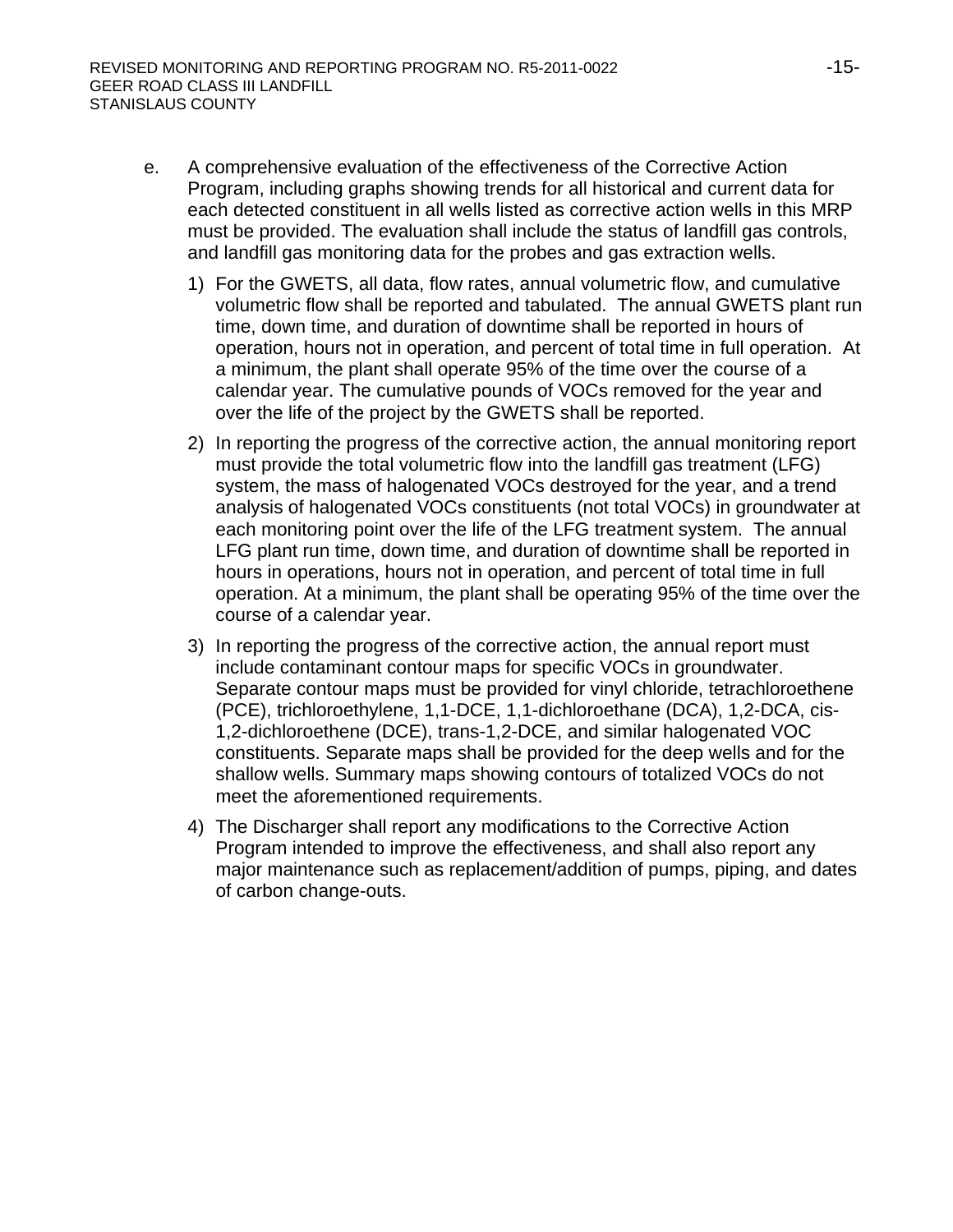This Monitoring and Reporting Program shall be implemented beginning **1 July 2011.**

I, KENNETH D. LANDAU, Assistant Executive Officer, do hereby certify the foregoing is a full, true, and correct copy of an Order adopted by the California Regional Water Quality Control Board, Central Valley Region, on 8 April 2011.

Original Signed By:

Ordered by:  $-$ 

PAMELA C. CREEDON, Executive Officer

8 April 2011

(Date)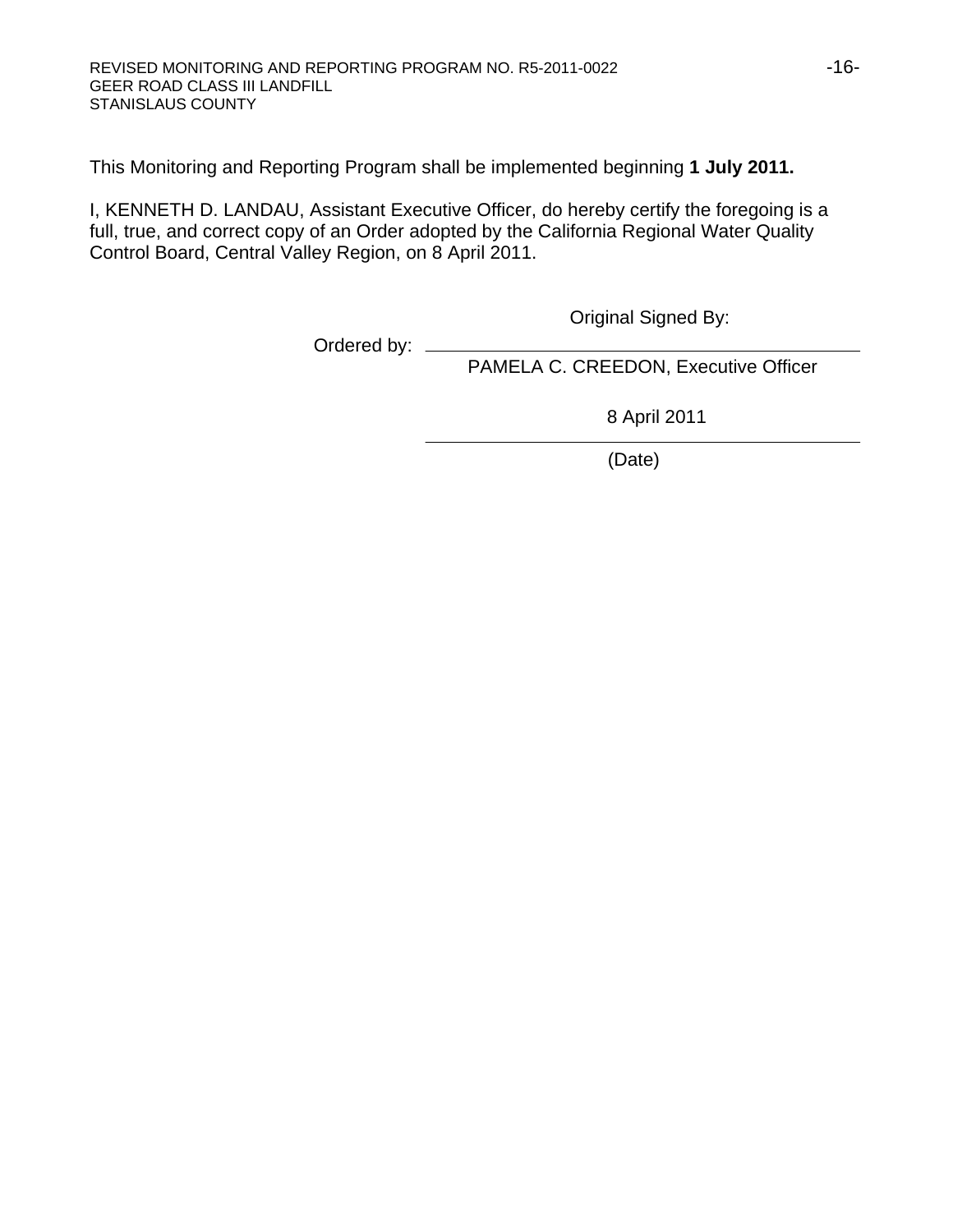|                                | <b>TABLE I</b> |  |
|--------------------------------|----------------|--|
| GROUNDWATER MONITORING PROGRAM |                |  |

| <b>Parameter</b>                                        | <b>Units</b>          | <u>Frequency</u> |
|---------------------------------------------------------|-----------------------|------------------|
| <b>Field Parameters</b>                                 |                       |                  |
| <b>Groundwater Elevation</b>                            | Ft. & hundredths, MSL | 1                |
| Temperature                                             | $^{\circ}$ C          | 1                |
| <b>Electrical Conductivity</b>                          | umhos/cm              | 1                |
| pH                                                      | pH units              | 1                |
| Turbidity                                               | Turbidity units       | 1                |
| Eh                                                      | <b>Millivolts</b>     | 1                |
| <b>Monitoring Parameters</b>                            |                       |                  |
| <b>Total Dissolved Solids (TDS)</b>                     | mg/L                  | 1                |
| Chloride                                                | mg/L                  | 1                |
| Carbonate                                               | mg/L                  | 1                |
| <b>Bicarbonate</b>                                      | mg/L                  | 1                |
| Nitrate - Nitrogen                                      | mg/L                  | 1                |
| <b>Sulfate</b>                                          | mg/L                  | 1                |
| Calcium                                                 | mg/L                  | 1                |
| Arsenic (dissolved)                                     | $\mu$ g/L             | 1                |
| Iron (dissolved)                                        | $\mu$ g/L             | 1                |
| Lead (dissolved)                                        | $\mu$ g/L             | 1                |
| Magnesium                                               | mg/L                  | 1                |
| Manganese                                               | mg/L                  | 1                |
| Potassium                                               | mg/L                  | 1                |
| Sodium                                                  | mg/L                  | 1                |
| <b>Volatile Organic Compounds</b>                       | $\mu$ g/L             | 1                |
| (USEPA Method 8260, see Table V)                        |                       |                  |
| <b>Constituents of Concern (see Table VI)</b>           |                       |                  |
| <b>Total Organic Carbon</b>                             | mg/L                  | 5 years          |
| Inorganics (dissolved)                                  | $\mu$ g/L             | 5 years          |
| Volatile Organic Compounds                              | $\mu$ g/L             | 5 years          |
| (USEPA Method 8260B, extended list)                     |                       |                  |
| Semi-Volatile Organic Compounds<br>(USEPA Method 8270C) | $\mu$ g/L             | 5 years          |
| <b>Chlorophenoxy Herbicides</b><br>(USEPA Method 8151A) | $\mu$ g/L             | 5 years          |
| Organophosphorus Compounds<br>(USEPA Method 8141A)      | $\mu$ g/L             | 5 years          |

<sup>1</sup> Quarterly or Semiannually—see Section C.5 for frequency for each well.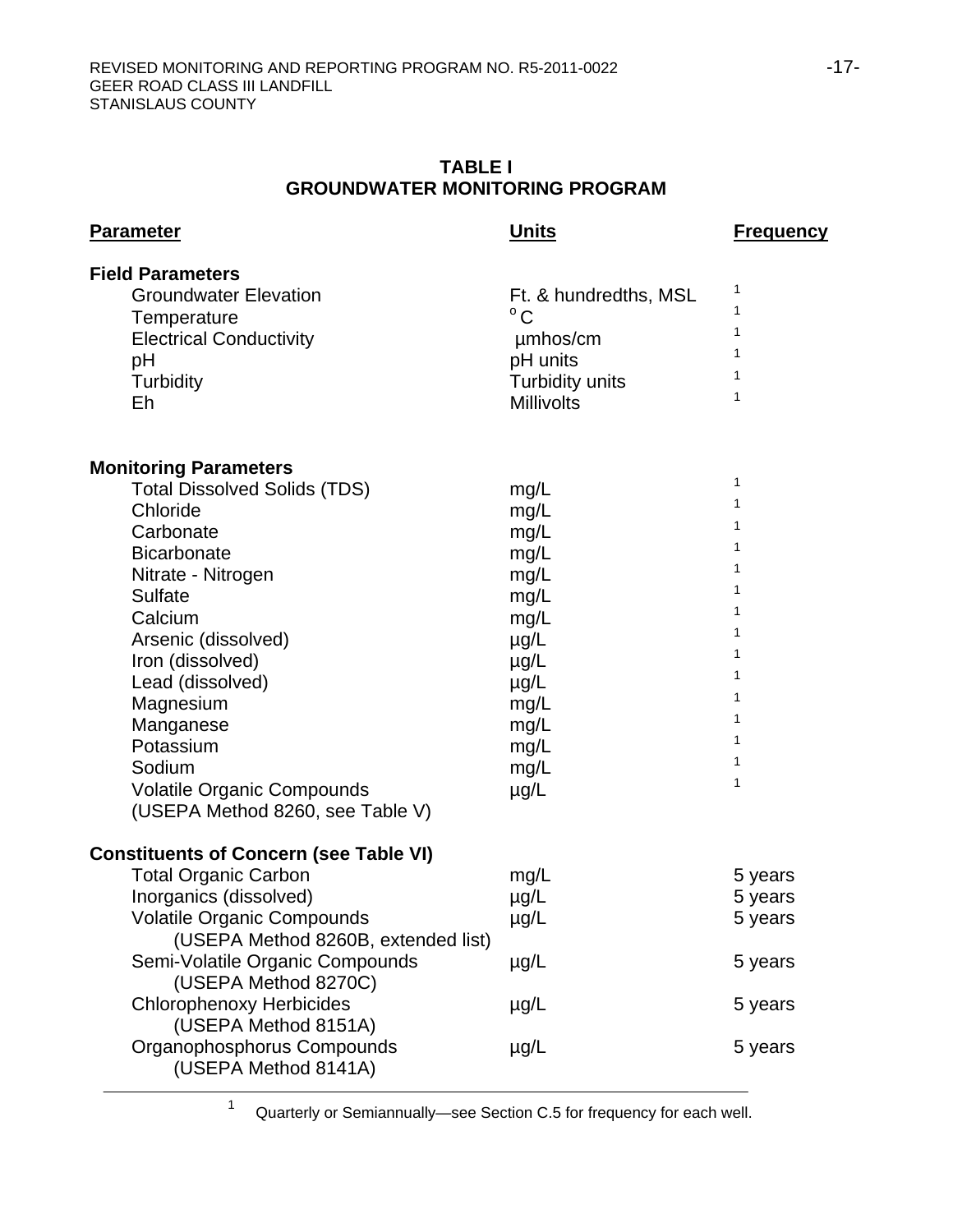## **TABLE II LANDFILL GAS (LFG) MONITORING PROGRAM**

| <b>Parameter</b>                                                                                                                                                                                                                                                       | <b>Units</b>                                                                                                               | <u>Frequency</u>                                                             |
|------------------------------------------------------------------------------------------------------------------------------------------------------------------------------------------------------------------------------------------------------------------------|----------------------------------------------------------------------------------------------------------------------------|------------------------------------------------------------------------------|
| <b>LFG Plant Field Parameters</b><br><b>Atmospheric Temperature</b><br><b>Atmospheric Pressure</b><br><b>Temperature into LFG Plant</b><br>Pressure into the LFG plant<br>Totalized flow and flow rate into the LFG Plant<br>Total halogenated VOCs into the LFG Plant | $\mathrm{P}$<br><b>PSIG</b><br>$\mathrm{P}^{\mathrm{o}}$<br>mm of Hg vacuum<br>Cubic feet & CFM<br>$\mu$ g/cm <sup>3</sup> | Monthly<br>Monthly<br>Monthly<br>Monthly<br>Monthly<br>Monthly <sup>1</sup>  |
| <b>LFG Plant Influent Monitoring Parameters</b><br><b>Volatile Organic Compounds</b><br>(USEPA Method $TO-15$ ) <sup>1</sup><br>Methane                                                                                                                                | $\mu$ g/cm <sup>3</sup><br>$\frac{0}{0}$                                                                                   | Semiannually<br>Semiannually                                                 |
| <b>Field and Monitoring Parameters for</b><br>all LFG Extraction Wells and Monitoring Probes<br><b>Weather Conditions</b><br><b>Atmospheric Temperature</b><br><b>Atmospheric Pressure</b><br>Gas Temperature at each well<br>Before adjustment<br>After adjustment    | $\mathrm{P}^{\circ}$<br>mm of Hg<br>$^{\circ}$ F<br>$^{\circ}$ F                                                           | Monthly<br>Monthly<br>Monthly<br>Monthly<br>Monthly<br>Monthly               |
| Gas Pressure at each well<br>Initial static pressure in wellhead<br>Adjusted static pressure in wellhead<br>Gas concentrations at each well<br>Methane<br><b>Carbon Dioxide</b><br>Oxygen<br>Remainder gas                                                             | inches $H20$<br>inches $H20$<br>% by volume<br>% by volume<br>% by volume<br>% by volume                                   | Monthly<br>Monthly<br>Monthly<br><b>Monthly</b><br><b>Monthly</b><br>Monthly |
| <b>Monitoring Parameters for LFG Extraction Wells</b><br>RW-11D, RW-12D, RW-14D, EW-22, and EW-59<br><b>Volatile Organic Compounds</b><br>(USEPA Method TO-15) <sup>1</sup>                                                                                            | $\mu$ g/cm <sup>3</sup>                                                                                                    | Semiannually                                                                 |

<sup>1</sup> The Discharger shall measure total halogenated VOCs using field instrument with appropriate lamp.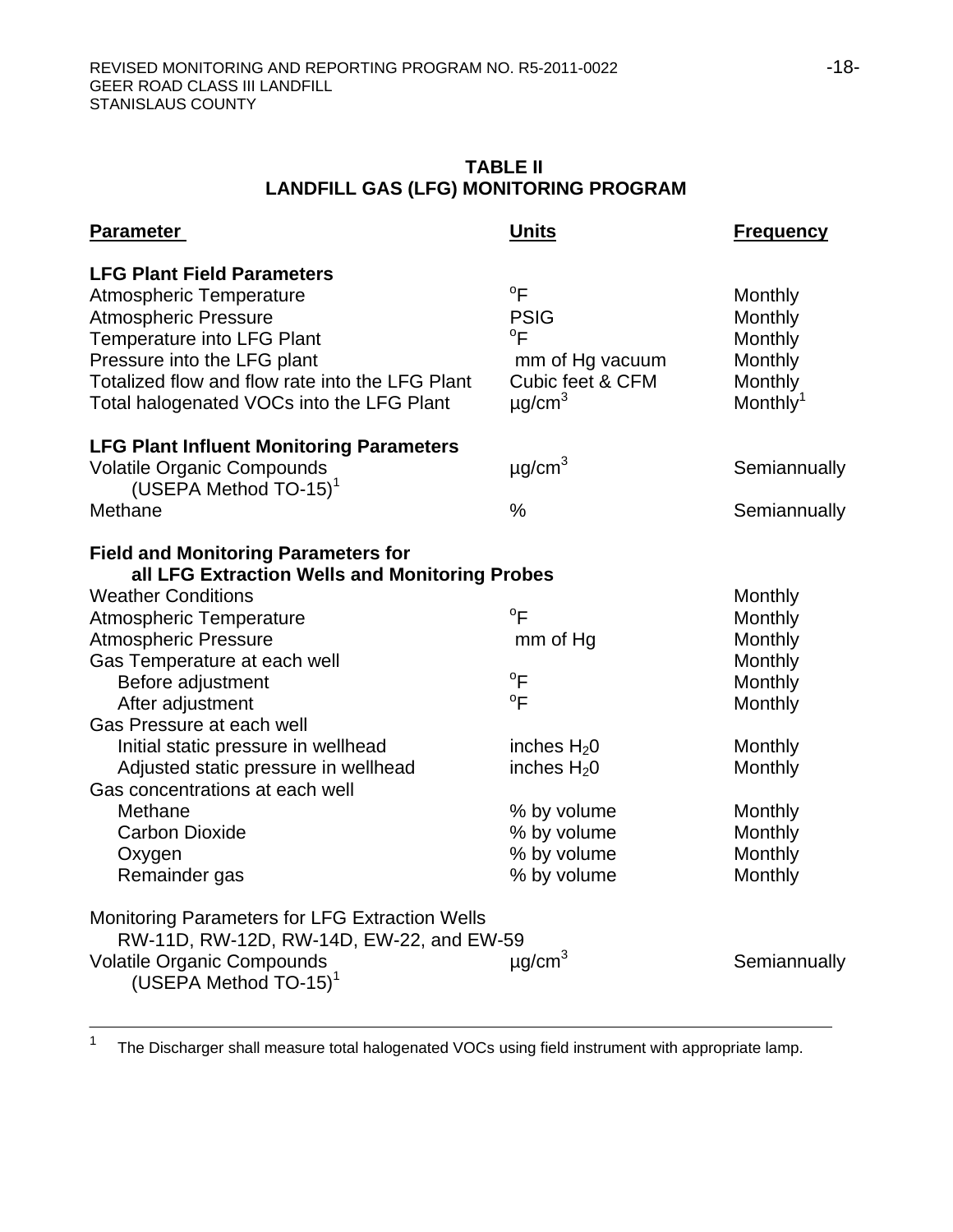## **TABLE III LEACHATE MONITORING WELL AND LEACHATE SEEP MONITORING**

## **Parameter Units Contract Parameter**

## **Field Parameters**

Leachate Depth (for leachate wells only) lnches<br>Total Flow (for seeps only) Gallons Total Flow (for seeps only) Flow Rate (for seeps only) Gallons/Day Electrical Conductivity **Electrical** Conductivity pH pH

# **Monitoring Parameters (for leachate wells and seeps)**

| <b>Total Dissolved Solids (TDS)</b> | mg/L      |
|-------------------------------------|-----------|
| Chloride                            | mg/L      |
| Carbonate                           | mg/L      |
| <b>Bicarbonate</b>                  | mg/L      |
| Nitrate - Nitrogen                  | mg/L      |
| <b>Sulfate</b>                      | mg/L      |
| Calcium                             | mg/L      |
| Magnesium                           | mg/L      |
| Potassium                           | mg/L      |
| Sodium                              | mg/L      |
| <b>Volatile Organic Compounds</b>   | $\mu$ g/L |
| (USEPA Method 8260B, see Table V)   |           |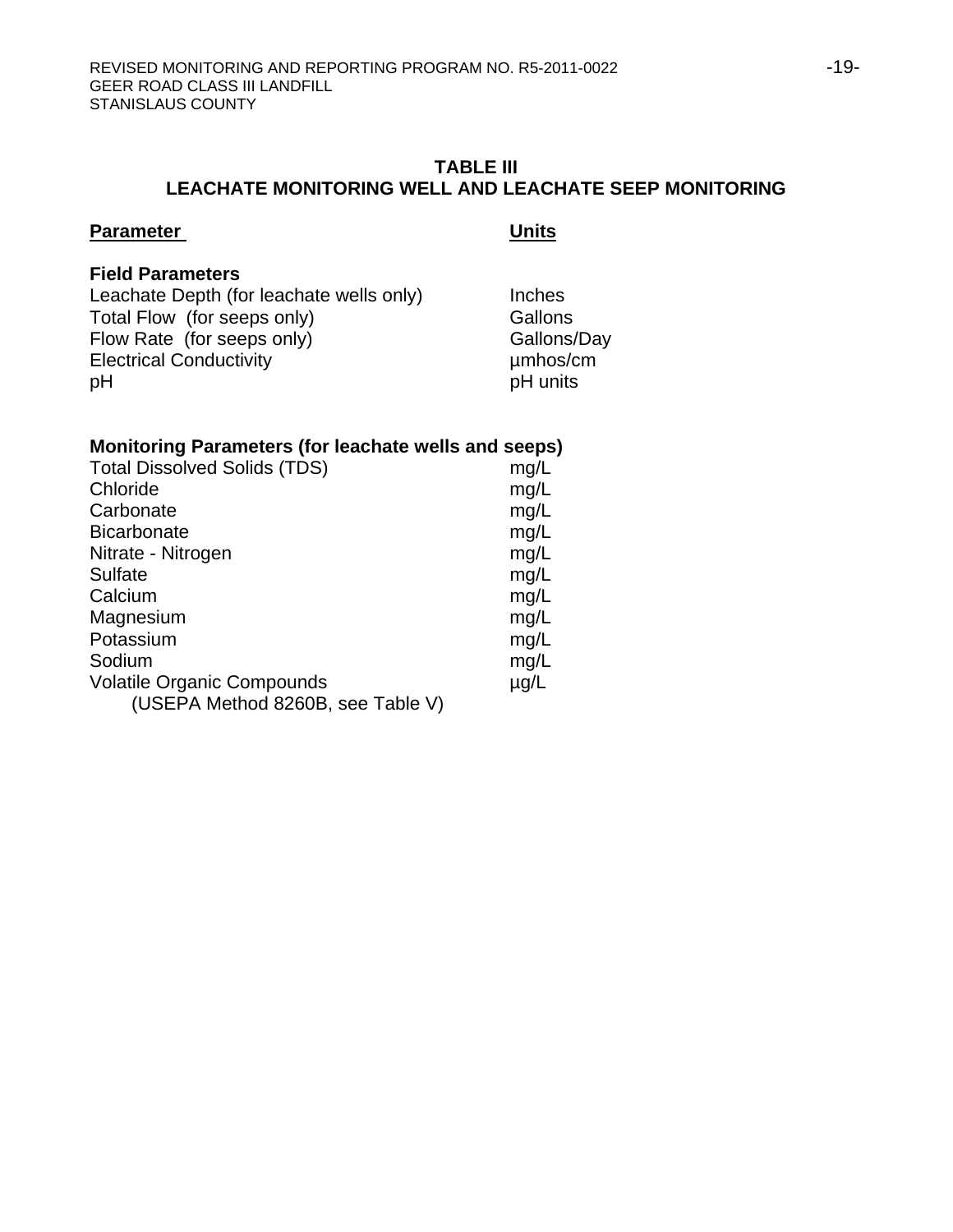## **TABLE IV SURFACE WATER DETECTION MONITORING PROGRAM**

#### **Frequency**

|                                                         |                 | Sedimentation               | Tuolumne                                     |
|---------------------------------------------------------|-----------------|-----------------------------|----------------------------------------------|
| <b>Parameter</b>                                        | <u>Units</u>    | <b>Basin</b>                | River                                        |
| <b>Field Parameters</b>                                 |                 |                             |                                              |
| Temperature                                             | <sub>o</sub> C  | Twice Annually <sup>1</sup> | Monthly <sup>2</sup>                         |
| <b>Electrical Conductivity</b>                          | umhos/cm        | Twice Annually <sup>1</sup> | Monthly $2$                                  |
| рH                                                      | pH units        | Twice Annually <sup>1</sup> |                                              |
| Turbidity                                               | Turbidity units | Twice Annually <sup>1</sup> | Monthly <sup>2</sup><br>Monthly <sup>2</sup> |
| <b>Monitoring Parameters</b>                            |                 |                             |                                              |
| <b>Total Dissolved Solids (TDS)</b>                     | mg/L            | Twice Annually <sup>1</sup> | Monthly <sup>2</sup>                         |
| <b>Total Suspended Solids (TSS)</b>                     | mg/L            | Twice Annually <sup>1</sup> | Monthly <sup>2</sup>                         |
| Carbonate                                               | mg/L            | Twice Annually <sup>1</sup> | Monthly <sup>2</sup>                         |
| <b>Bicarbonate</b>                                      | mg/L            | Twice Annually <sup>1</sup> | Monthly <sup>2</sup>                         |
| Chloride                                                | mg/L            | Twice Annually <sup>1</sup> | Monthly <sup>2</sup>                         |
| Nitrate - Nitrogen                                      | mg/L            | <b>Twice Annually1</b>      | Monthly <sup>2</sup>                         |
| Sulfate                                                 | mg/L            | Twice Annually <sup>1</sup> | Monthly <sup>2</sup>                         |
| Calcium                                                 | mg/L            | Twice Annually <sup>1</sup> | Monthly <sup>2</sup>                         |
| Copper                                                  | mg/L            | N/A                         | Monthly <sup>2</sup>                         |
| Magnesium                                               | mg/L            | Twice Annually <sup>1</sup> | Monthly <sup>2</sup>                         |
| Potassium                                               | mg/L            | Twice Annually <sup>1</sup> | Monthly $2$                                  |
| Sodium                                                  | mg/L            | Twice Annually <sup>1</sup> | Monthly $^2$                                 |
| <b>Volatile Organic Compounds</b>                       | $\mu$ g/L       | Twice Annually <sup>1</sup> | Monthly <sup>2</sup>                         |
| (USEPA Method 8260B, see Table V)                       |                 |                             |                                              |
| <b>Constituents of Concern (see Table VI)</b>           |                 |                             |                                              |
| <b>Total Organic Carbon</b>                             | mg/L            | 5 years                     | N/A                                          |
| Inorganics (dissolved)                                  | $\mu$ g/L       | 5 years                     | N/A                                          |
| <b>Volatile Organic Compounds</b>                       | $\mu$ g/L       | 5 years                     | N/A                                          |
| (USEPA Method 8260B, extended list)                     |                 |                             |                                              |
| Semi-Volatile Organic Compounds                         | $\mu$ g/L       | 5 years                     | N/A                                          |
| (USEPA Method 8270C)                                    |                 |                             |                                              |
| <b>Chlorophenoxy Herbicides</b><br>(USEPA Method 8151A) | $\mu$ g/L       | 5 years                     | N/A                                          |
| Organophosphorus Compounds<br>(USEPA Method 8141A)      | $\mu$ g/L       | 5 years                     | N/A                                          |

 $1$  For the sedimentation basin, the Discharger shall collect surface water samples during the first storm of the rainy season that produces significant flow discharging from the sedimentation basin, and during one other storm event that produces significant flow discharging from the sedimentation basin.

2 For the Tuolumne River, the Discharger shall collect surface water samples in accordance with the SAP monthly from July through November, inclusive.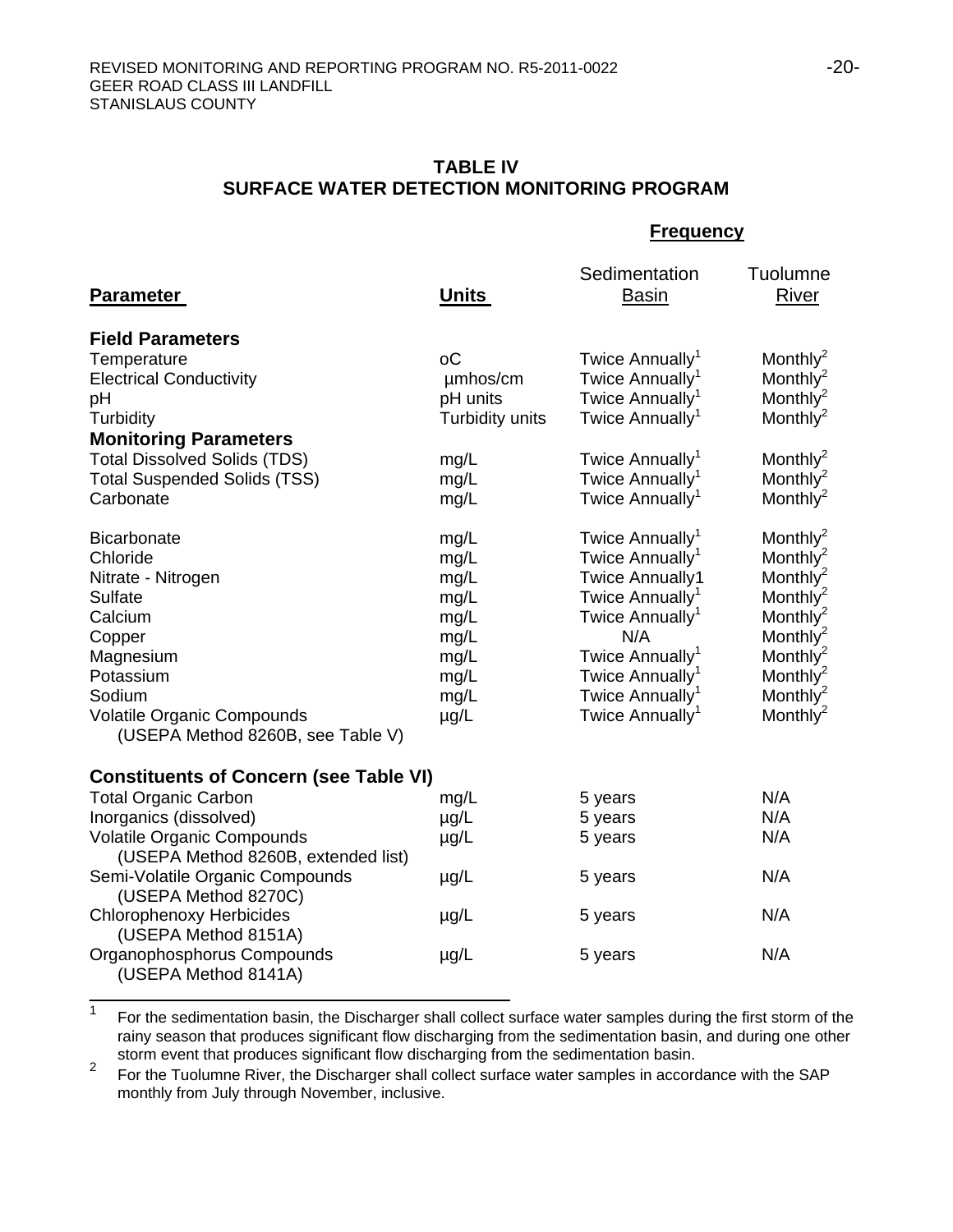## **TABLE V MONITORING PARAMETERS FOR DETECTION MONITORING**

#### **Surrogates for Metallic Constituents:**

pH Total Dissolved Solids Electrical Conductivity Chloride **Sulfate** Nitrate nitrogen

# **Constituents included in VOC analysis (USEPA Method 8260B):**

Acetone **Acrylonitrile** Benzene Bromochloromethane Bromodichloromethane Bromoform (Tribromomethane) Carbon disulfide Carbon tetrachloride Chlorobenzene Chloroethane (Ethyl chloride) Chloroform (Trichloromethane) Dibromochloromethane (Chlorodibromomethane) 1,2-Dibromo-3-chloropropane (DBCP) 1,2-Dibromoethane (Ethylene dibromide; EDB) o-Dichlorobenzene (1,2-Dichlorobenzene) m-Dichlorobenzene (1,3-Dichlorobenzene) p-Dichlorobenzene (1,4-Dichlorobenzene) trans- l ,4-Dichloro-2-butene Dichlorodifluoromethane (CFC-12) 1,1-Dichloroethane (Ethylidene chloride) 1,2-Dichloroethane (Ethylene dichloride) 1,1 -Dichloroethylene (1,1 -Dichloroethene; Vinylidene chloride) cis- 1,2-Dichloroethylene (cis- 1,2-Dichloroethene) trans-1,2-Dichloroethylene (trans-1,2-Dichloroethene) 1,2-Dichloropropane (Propylene dichloride) cis- 1,3-Dichloropropene trans- 1,3-Dichloropropene Di-isopropylether (DIPE) Ethanol Ethyltertiary butyl ether

Ethylbenzene 2-Hexanone (Methyl butyl ketone) Hexachlorobutadiene Hexachloroethane Methyl bromide (Bromomethene) Methyl chloride (Chloromethane) Methylene bromide (Dibromomethane) Methylene chloride (Dichloromethane) Methyl ethyl ketone (MEK: 2-Butanone) Methyl iodide (Iodomethane) Methyl tertiary butyl ether (MTBE) 4-Methyl-2-pentanone (Methyl isobutylketone) Naphthalene **Styrene** Tertiary amyl methyl ether Tertiary butyl alcohol 1,1,1,2-Tetrachloroethane 1,1.2,2-Tetrachloroethane Tetrachloroethylene (Tetrachloroethene; Perchloroethylene) Toluene 1,2,4-Trichlorobenzene 1,1,1-Trichloethane (Methylchloroforrn) 1,1,2-Trichloroethane Trichloroethylene (Trichloroethene) Trichlorofluoromethane (CFC- 11) 1,2,3-Trichloropropane Vinyl acetate Vinyl chloride Xylenes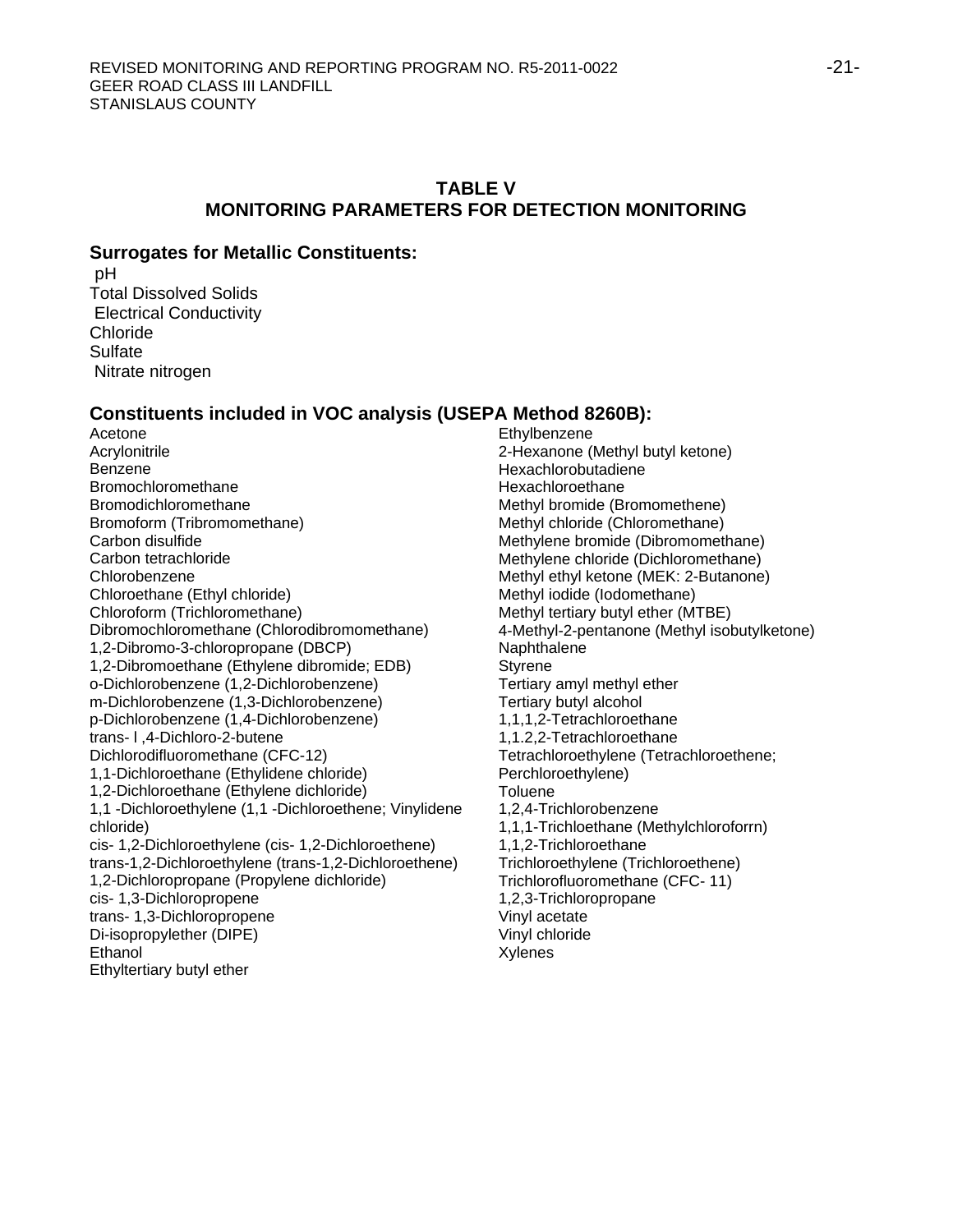# **TABLE VI CONSTITUENTS OF CONCERN & APPROVED USEPA ANALYTICAL METHODS**

| Inorganics (dissolved): | <b>USEPA Method</b> |
|-------------------------|---------------------|
| Aluminum                | 6010                |
| Antimony                | 7041                |
| <b>Barium</b>           | 6010                |
| Beryllium               | 6010                |
| Cadmium                 | 7131A               |
| Chromium                | 6010                |
| Cobalt                  | 6010                |
| Copper                  | 6010                |
| Silver                  | 6010                |
| Tin.                    | 6010                |
| Vanadium                | 6010                |
| Zinc                    | 6010                |
| Iron                    | 6010                |
| Manganese               | 6010                |
| Arsenic                 | 7062                |
| Lead                    | 7421                |
| Mercury                 | 7470A               |
| Nickel                  | 7521                |
| Selenium                | 7742                |
| Thallium                | 7841                |
| Cyanide                 | 9010B               |
| Sulfide                 | 9030B               |

# **Volatile Organic Compounds (USEPA Method 8260):**

| 1,2-Dichloroethane (Ethylene dichloride)                  |
|-----------------------------------------------------------|
| 1,1 -Dichloroethylene (1, I-Dichloroethene; Vinylidene    |
| chloride)                                                 |
| cis- I, 2-Dichloroethylene (cis- 1, 2-Dichloroethene)     |
| trans- I, 2-Dichloroethylene (trans- 1, 2-Dichloroethene) |
| 1,2-Dichloropropane (Propylene dichloride)                |
| 1,3-Dichloropropane (Trimethylene dichloride)             |
| 2,2-Dichloropropane (Isopropylidene chloride)             |
| 1,1 -Dichloropropene                                      |
| cis- 1,3-Dichloropropene                                  |
| trans- I, 3-Dichloropropene                               |
| Di-isopropylether (DIPE)                                  |
| Ethanol                                                   |
| Ethyltertiary butyl ether                                 |
| Ethylbenzene                                              |
| Ethyl methacrylate                                        |
| Hexachlorobutadiene                                       |
| Hexachloroethane                                          |
| 2-Hexanone (Methyl butyl ketone)                          |
| Isobutyl alcohol                                          |
| Methacrylonitrile                                         |
| Methyl bromide (Bromomethane)                             |
| Methyl chloride (Chloromethane)                           |
| Methyl ethyl ketone (MEK; 2-Butanone)                     |
|                                                           |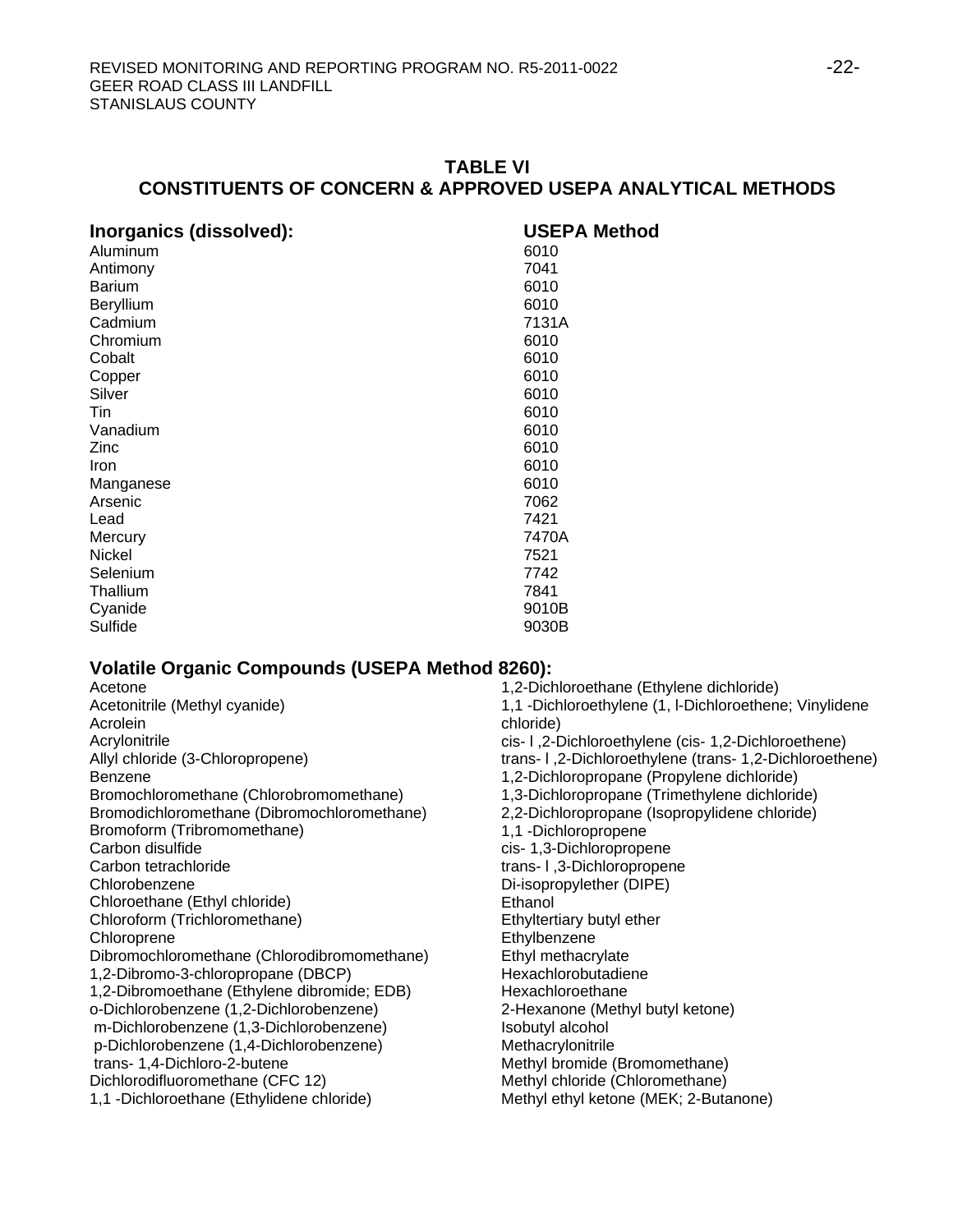- Methyl iodide (Iodomethane) Methyl t-butyl ether (MTBE) Methyl methacrylate 4-Methyl-2-pentanone(Methyl isobutyl ketone) Methylene bromide (Dibromomethane) Methylene chloride (Dichloromethane) Naphthalene Propionitrile (Ethyl cyanide) **Styrene** Tertiary amyl methyl ether Tertiary butyl alcohol 1,1,1,2-Tetrachloroethane
- 1,1,2,2-Tetrachloroethane Tetrachloroethylene (Tetrachloroethene; Perchloroethylene; PCE) **Toluene** 1,2,4-Trichlorobenzene 1,1,1 -Trichloroethane, Methylchloroform 1,1,2-Trichloroethane Trichloroethylene (Trichloroethene; TCE) Trichlorofluoromethane (CFC- 11) 1,2,3-Trichloropropane Vinyl acetate Vinyl chloride (Chloroethene) Xylene (total)

# **Semi-Volatile Organic Compounds (USEPA Method 8270 - base, neutral, & acid extractables):**

Acenaphthene Acenaphthylene Acetophenone 2-Acetylaminofluorene (2-AAF) Aldrin 4-Aminobiphenyl Anthracene Benzo[a]anthracene (Benzanthracene) Benzo[b]fluoranthene Benzo[k]fluoranthene Benzo[g,h,i]perylene Benzo[a]pyrene Benzyl alcohol Bis(2-ethylhexyl) phthalate alpha-BHC beta-BHC delta-BHC gamma-BHC (Lindane) Bis(2-chloroethoxy)methane Bis(2-chloroethyl) ether (Dichloroethyl ether) Bis(2-chloro-1-methyethyl) ether (Bis(2-chloroisopropyl) ether; DCIP) 4-Bromophenyl phenyl ether Butyl benzyl phthalate (Benzyl butyl phthalate) Chlordane p-Chloroaniline Chlorobenzilate p-Chloro-m-cresol (4-Chloro-3-methylphenol) 2-Chloronaphthalene 2-Chlorophenol 4-Chlorophenyl phenyl ether Chrysene o-Cresol (2-methylphenol) m-Cresol (3-methylphenol) p-Cresol (4-methylphenol) 4,4'-DDD 4,4'-DDE 4,4'-DDT

Diallate Dibenz[a,h]anthracene Dibenzofuran Di-n-butyl phthalate 3,3'-Dichlorobenzidine 2,4-Dichlorophenol 2,6-Dichlorophenol **Dieldrin** Diethyl phthalate p-(Dimethylamino)azobenzene 7,12-Dimethylbenz[a]anthracene 3,3'-Dimethylbenzidine 2,4-Dimehtylphenol (m-Xylenol) Dimethyl phthalate m-Dinitrobenzene 4,6-Dinitro-o-cresol (4,6-Dinitro-2-methylphenol) 2,4-Dinitrophenol 2,4-Dinitrotoluene 2,6-Dinitrotoluene Di-n-octyl phthalate Diphenylamine Endosulfan I Endosulfan II Endosulfan sulfate **Endrin** Endrin aldehyde Ethyl methanesulfonate Famphur Fluoranthene Fluorene **Heptachlor** Heptachlor epoxide Hexachlorobenzene Hexachlorocyclopentadiene Hexachloropropene Indeno(1,2,3-c,d)pyrene Isodrin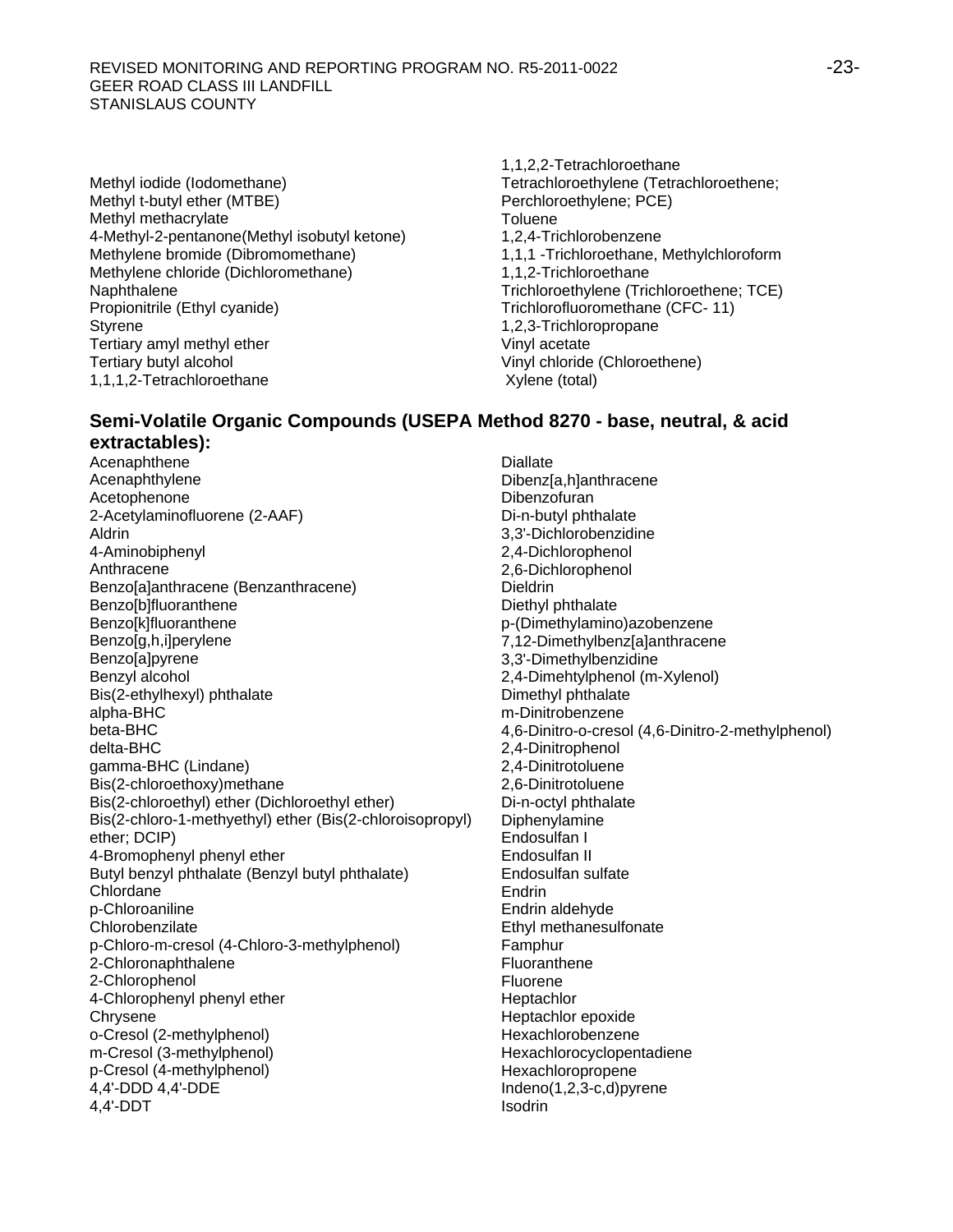Isophorone Isosafrole Kepone Methapyrilene Methoxychlor 3-Methylcholanthrene Methyl methanesulfonate 2-Methylnaphthalene 1,4-Naphthoquinone 1-Naphthylamine 2-Naphthylamine o-Nitroaniline (2-Nitroaniline) m-Nitroaniline (3-Nitroaniline) p-Nitroaniline (4-Nitroaniline) Nitrobenzene o-Nitrophenol (2-Nitrophenol) p-Nitrophenol (4-Nitrophenol) N-Nitrosodi-n-butylamine (Di-n-butylnitrosamine) N-Nitrosodiethylamine (Diethylnitrosamine) N-Nitrosodimethylamine (Dimethylnitrosamine) N-Nitrosodiphenylamine (Diphenylnitrosamine) N-Nitrosodipropylamine (N-Nitroso-N-dipropylamine; Di-n-propylnitrosamine)

N-Nitrosomethylethylamine (Methylethylnitrosamine) N-Nitrosopiperidine N-Nitrosospyrrolidine 5-Nitro-o-toluidine Pentachlorobenzene Pentachloronitrobenzene (PCNB) Pentachlorophenol Phenacetin Phenanthrene Phenol p-Phenylenediamine Polychlorinated biphenyls (PCBs; Aroclors) Pronamide Pyrene Safrole 1,2,4,5-Tetrachlorobenzene 2,3,4,6-Tetrachlorophenol o-Toluidine Toxaphene 2,4,5-Trichlorophenol 0,0,0-Triethyl phosphorothioate sym-Trinitrobenzene

# **Chlorophenoxy Herbicides: (USEPA Method 8l51A):**

2,4-D (2,4-Dichlorophenoxyacetic acid) Dinoseb (DNBP; 2-sec-Butyl-4,6-dinitrophenol) Silvex (2,4,5-Trichlorophenoxypropionic acid; 2,4,5-TP) 2,4,5-T (2,4,5-Trichlorophenoxyacetic acid)

# **Organophosphorus Compounds (USEPA Method 8141A):**

Atrazine **Chlorpyrifos** 0,0-Diethyl 0-2-pyrazinyl phosphorothioate (Thionazin) **Diazinon Dimethoate Disulfoton** Ethion Methyl parathion (Parathion methyl) Parathion **Phorate** Simazine